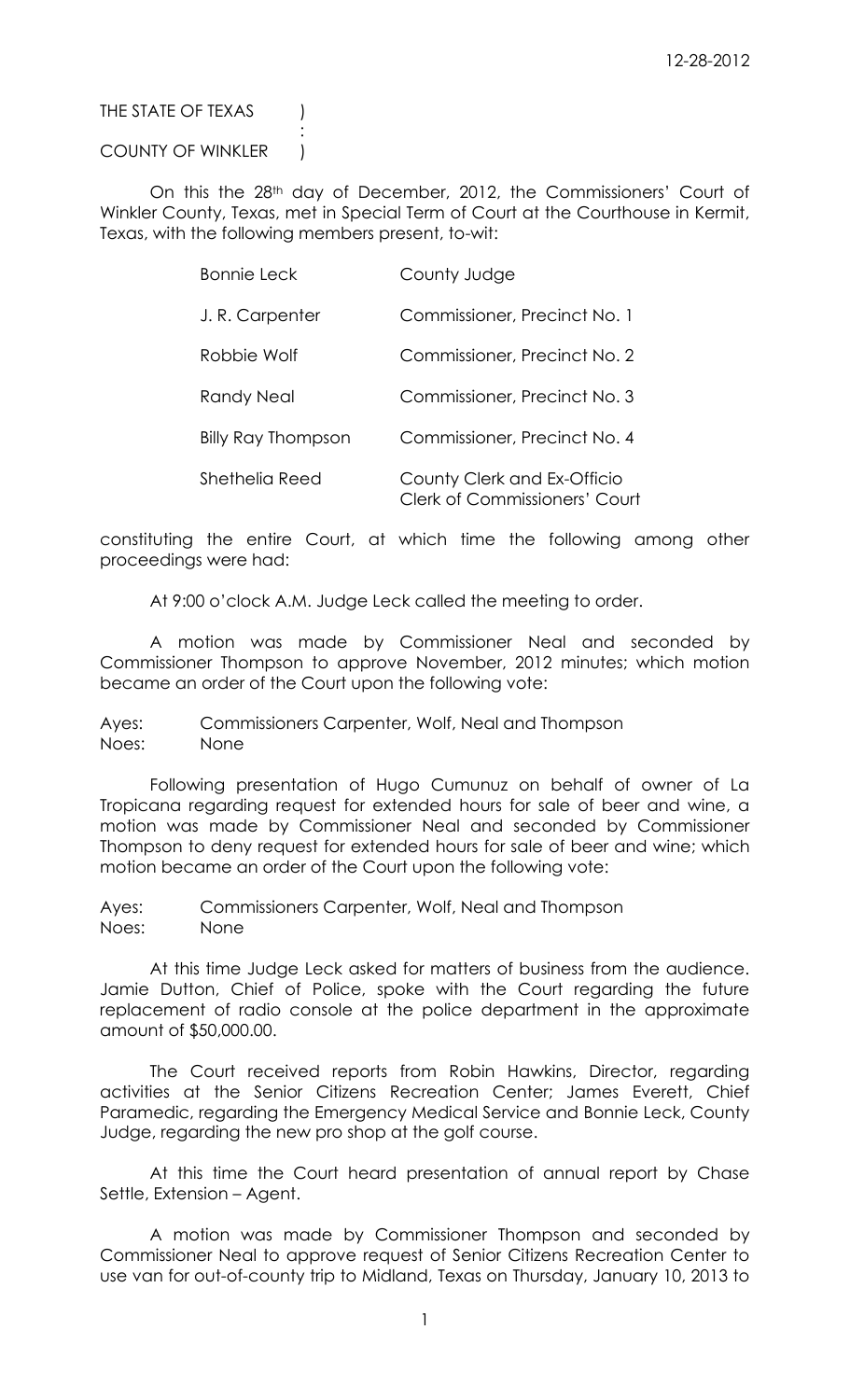attend Ray Price Concert at Wagner-Noel Performing Arts Center leaving at 4:30 o'clock P.M.; which motion became an order of the Court upon the following vote:

Ayes: Commissioners Carpenter, Wolf, Neal and Thompson Noes: None

Following presentation of Steve Williams, Fire Chief, Kermit Volunteer Fire Department concerning regulation of trucks hauling hazardous materials and discussion regarding truck route around City of Kermit, a motion was made by Commissioner Neal and seconded by Commissioner Thompson to table any action regarding signage on truck route until further information can be obtained; which motion became an order of the Court upon the following vote:

Ayes: Commissioners Carpenter, Wolf, Neal and Thompson Noes: None

There was no financial information or monthly reports regarding Winkler County Memorial Hospital for the Court to consider at this time.

There were no Winkler County Memorial Hospital line item transfers, budget amendments or salary schedule changes for the Court to consider at this time.

A motion was made by Commissioner Thompson and seconded by Commissioner Neal to approve declaring 1998 Ford F150 pickup, VIN 1FTZF1768WKB31860, Winkler County Memorial Hospital vehicle surplus in accordance with Section 263, Local Government Code, V.T.C.A.; which motion became an order of the Court upon the following vote:

Ayes: Commissioners Carpenter, Wolf, Neal and Thompson Noes: None

A motion was made by Commissioner Neal and seconded by Commissioner Thompson to approve request of Sheriff to hire jailer for Winkler County Law Enforcement Center to fill vacancy; which motion became an order of the Court upon the following vote:

Ayes: Commissioners Carpenter, Wolf, Neal and Thompson Noes: None

A motion was made by Commissioner Neal and seconded by Commissioner Carpenter to approve collecting golf cart trail fees in the amount of \$50.00 per year per cart at Winkler County Golf Course, beginning March 01, 2013 thru February 28, 2014; which motion became an order of the Court upon the following vote:

Ayes: Commissioners Carpenter, Neal and Thompson Noes: Commissioner Wolf

A motion was made by Commissioner Neal and seconded by Commissioner Thompson to appoint Tito Hernandez as Court (At Large) member to Hospital Board of Control for two-year term expiring on December 31, 2014; to appoint Suzanne Smith as Precinct No. 3 member to Hospital Board of Control for two-year term expiring on December 31, 2014; and to appoint Stefanie Haley as Precinct No. 4 member to Hospital Board of Control for two-year term expiring on December 31, 2014; which motion became an order of the Court upon the following vote: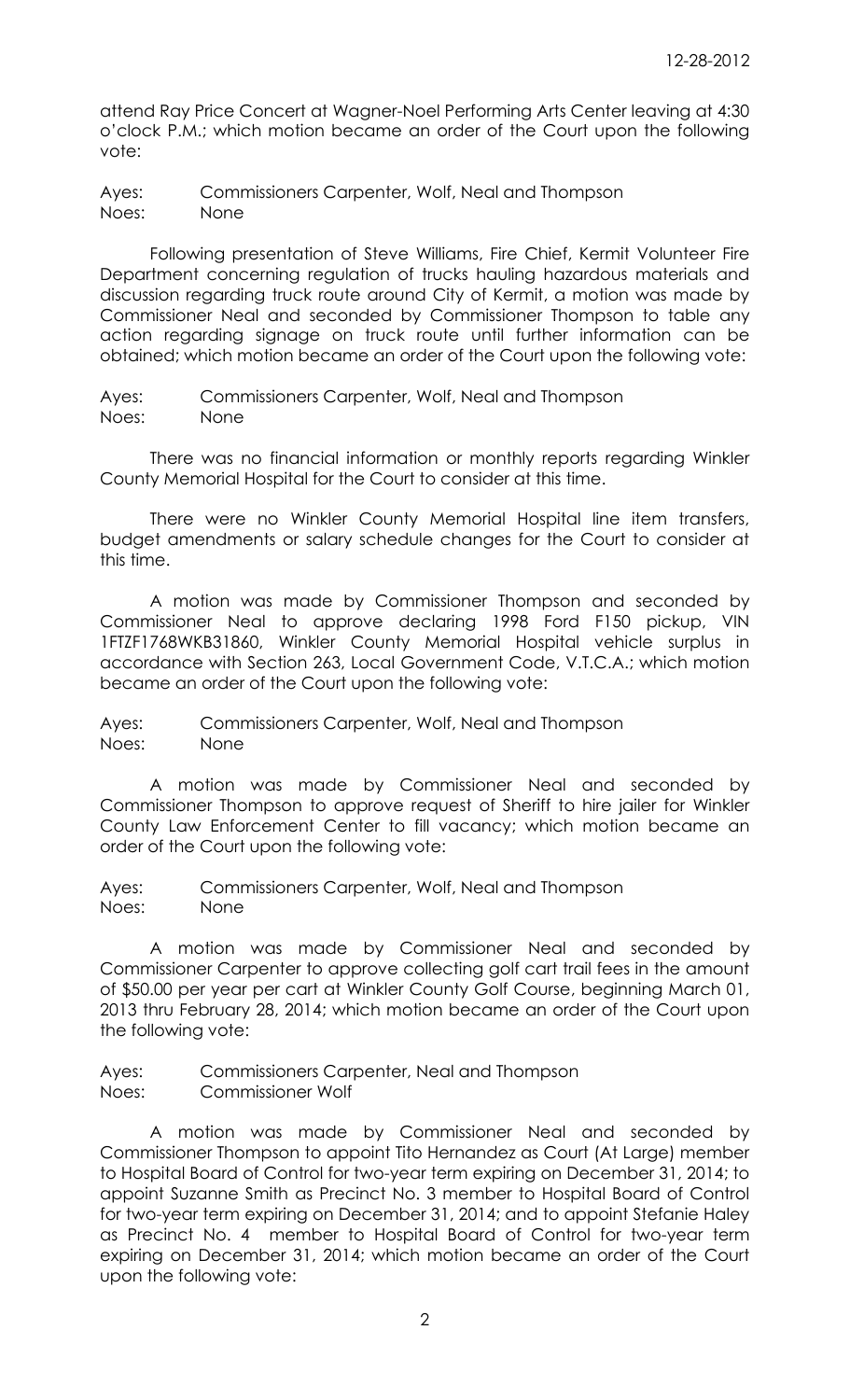Ayes: Commissioners Carpenter, Wolf, Neal and Thompson Noes: None

A motion was made by Commissioner Neal and seconded by Commissioner Thompson to designate the second (2nd) Monday of each month as the day of the week Commissioners' Court shall convene in Regular Term of court and the fourth (4th) Monday of each month as the day of the week Commissioners' Court shall convene in Special Term of Court during fiscal year 2013; which motion became an order of the Court upon the following vote:

Ayes: Commissioners Carpenter, Wolf, Neal and Thompson Noes: None

A motion was made by Commissioner Neal and seconded by Commissioner Thompson to approve the applications of County Judge, County Auditor, District Clerk, Professional Prosecutor, County Attorney, County Tax Assessor-Collector, Sheriff, County Clerk, Probation Officer, County Treasurer, Librarian, Extension Agent – Agriculture and Justice of the Peace, Precinct No. 1 for deputies, assistants, secretaries and stenographers; which motion became an order of the Court upon the following vote:

Ayes: Commissioners Carpenter, Wolf, Neal and Thompson Noes: None

A motion was made by Commissioner Wolf and seconded by Commissioner Carpenter to approve salary schedule for County employees and elected officials for 2013; which motion became an order of the Court upon the following vote: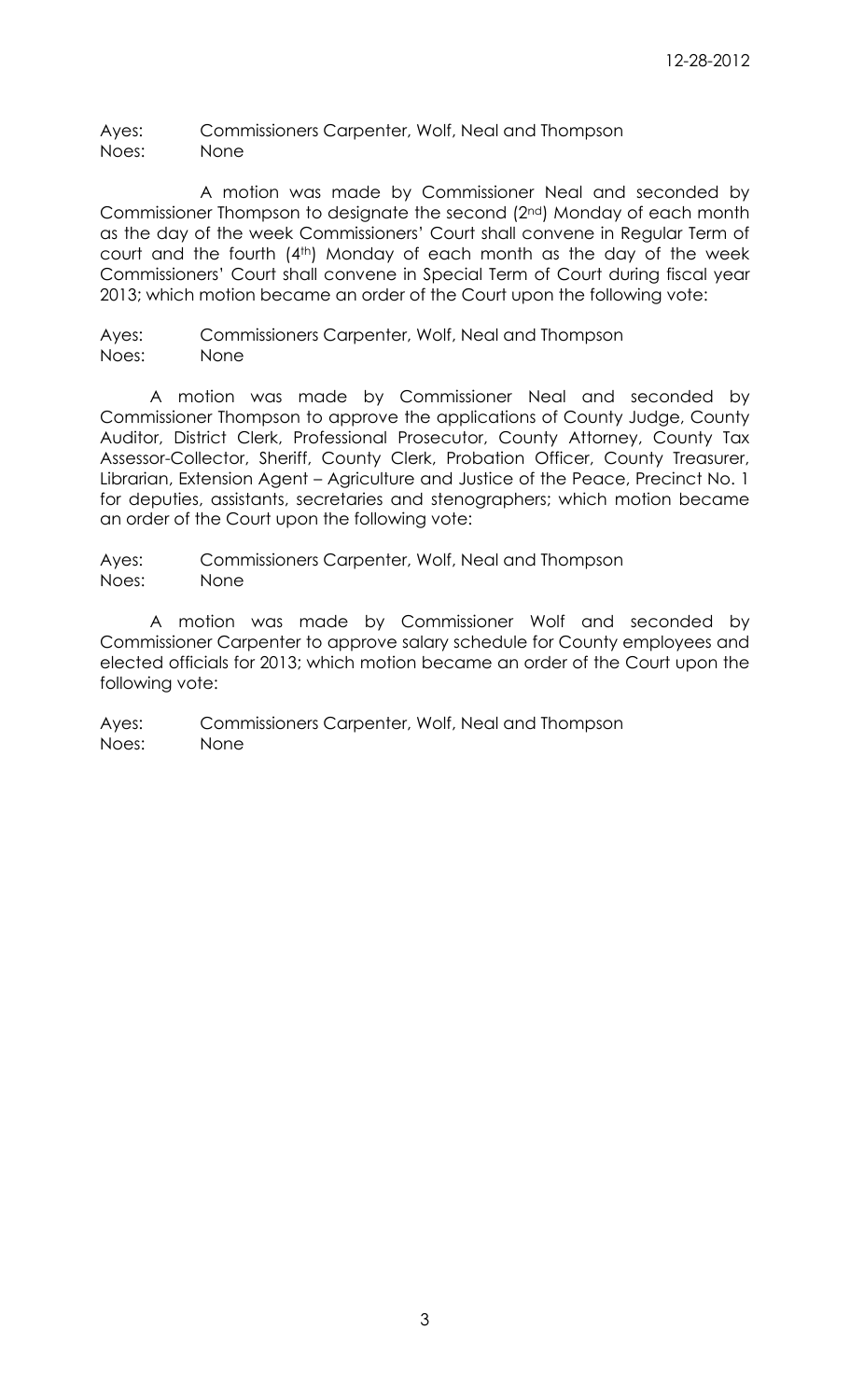# WINKLER COUNTY, TEXAS<br>MAXIMUM SALARIES AND ALLOWANCES<br>APPROVED<br>2013

|                                              | 201 V                      |                                              |                                 |          |                                          |  |
|----------------------------------------------|----------------------------|----------------------------------------------|---------------------------------|----------|------------------------------------------|--|
|                                              | <b>Service In Position</b> | <b>Amount</b><br><b>Budgeted</b><br>Per Emp. | <b>Hourly/Monthly</b><br>Salary |          |                                          |  |
| <b>AGRICULTURE DEPT</b><br>Agriculture Agent |                            | \$12,130                                     |                                 |          |                                          |  |
|                                              |                            |                                              | S                               |          | 1,010.83 per month                       |  |
| Clerk                                        | 0-24 Months                | \$25,523                                     | \$                              |          | 12.27 per hour                           |  |
|                                              | 25-48 Months               | \$25,772                                     | \$                              |          | 12.39 per hour                           |  |
|                                              | $49 +$ Months              | \$26,209                                     | \$                              |          | 12.60 per hour                           |  |
| Courthouse Officials and Employees           |                            |                                              |                                 |          |                                          |  |
| Auditor                                      |                            | \$59,207                                     |                                 |          |                                          |  |
| Salary Supplement-Hospital                   |                            | \$6,000                                      | \$                              |          | 4,933.92 per month                       |  |
| Commissioners (4)                            |                            | \$54,193                                     | \$<br>\$                        | 500.00   | per month                                |  |
| County Attorney                              |                            | \$54,193                                     | \$                              | 4,516.08 | per month                                |  |
| State Supplement-County Attorney             |                            | \$31,250                                     | \$                              |          | 4,516.08 per month                       |  |
| County Clerk                                 |                            | \$54,193                                     | \$                              |          | 2,604.16 per month<br>4,516.08 per month |  |
| County Judge                                 |                            | \$55,135                                     | \$                              | 4,594.58 | per month                                |  |
| Co Judge-Juvenile Board                      |                            | \$1,200                                      | \$                              | 100.00   | per month                                |  |
| State Supplement-County Judge                |                            | \$15,000                                     | \$                              |          | 1,250.00 per month                       |  |
| Tax Assessor/Collector                       |                            | \$54,193                                     | \$                              | 4,516.08 | per month                                |  |
| Treasurer                                    |                            | \$54,193                                     | \$                              | 4,516.08 | per month                                |  |
| <b>District Clerk</b>                        |                            | \$54,193                                     | \$                              | 4.516.08 | per month                                |  |
| Hospital Liason                              |                            |                                              |                                 |          |                                          |  |
|                                              | 0-24 Months                | \$49,847                                     | \$                              | 4,153.92 | per month                                |  |
|                                              | 25-48 Months               | \$50,271                                     | \$                              | 4,189.25 | per month                                |  |
|                                              | 49+ Months                 | \$51,128                                     | \$                              |          | 4,260.67 per month                       |  |
| Chief Deputy/First Assistants (6)            | 0-24 Months                | \$37,420                                     | \$                              |          | 17.99 per hour                           |  |
|                                              | 24-48 Months               | \$37,670                                     | \$                              |          | 18.11 per hour                           |  |
|                                              | 49+ Months                 | \$38,293                                     | \$                              |          | 18.41 per hour                           |  |
| Chief Deputy Treasurer (1)                   |                            |                                              |                                 |          |                                          |  |
|                                              |                            | \$636                                        | \$                              |          | 53.00 per month                          |  |
| Tax Office Chief Deputy (1)                  | 0-24 Months                | \$35,236                                     | \$                              |          | 16.94 per hour                           |  |
|                                              | 25-48 Months               | \$35,527                                     | \$                              |          | 17.08 per hour                           |  |
|                                              | 49+ Months                 | \$36,047                                     | \$                              |          | 17.33 per hour                           |  |
| Highway Clerk Tax Office (1)                 |                            |                                              |                                 |          |                                          |  |
|                                              | 0-24 Months                | \$31,971                                     | \$                              |          | 15.37 per hour                           |  |
|                                              | 25-48 Months               | \$32,262                                     | \$                              | 15.51    | per hour                                 |  |
|                                              | 49+ Months                 | \$32,719                                     | S                               |          | 15.73 per hour                           |  |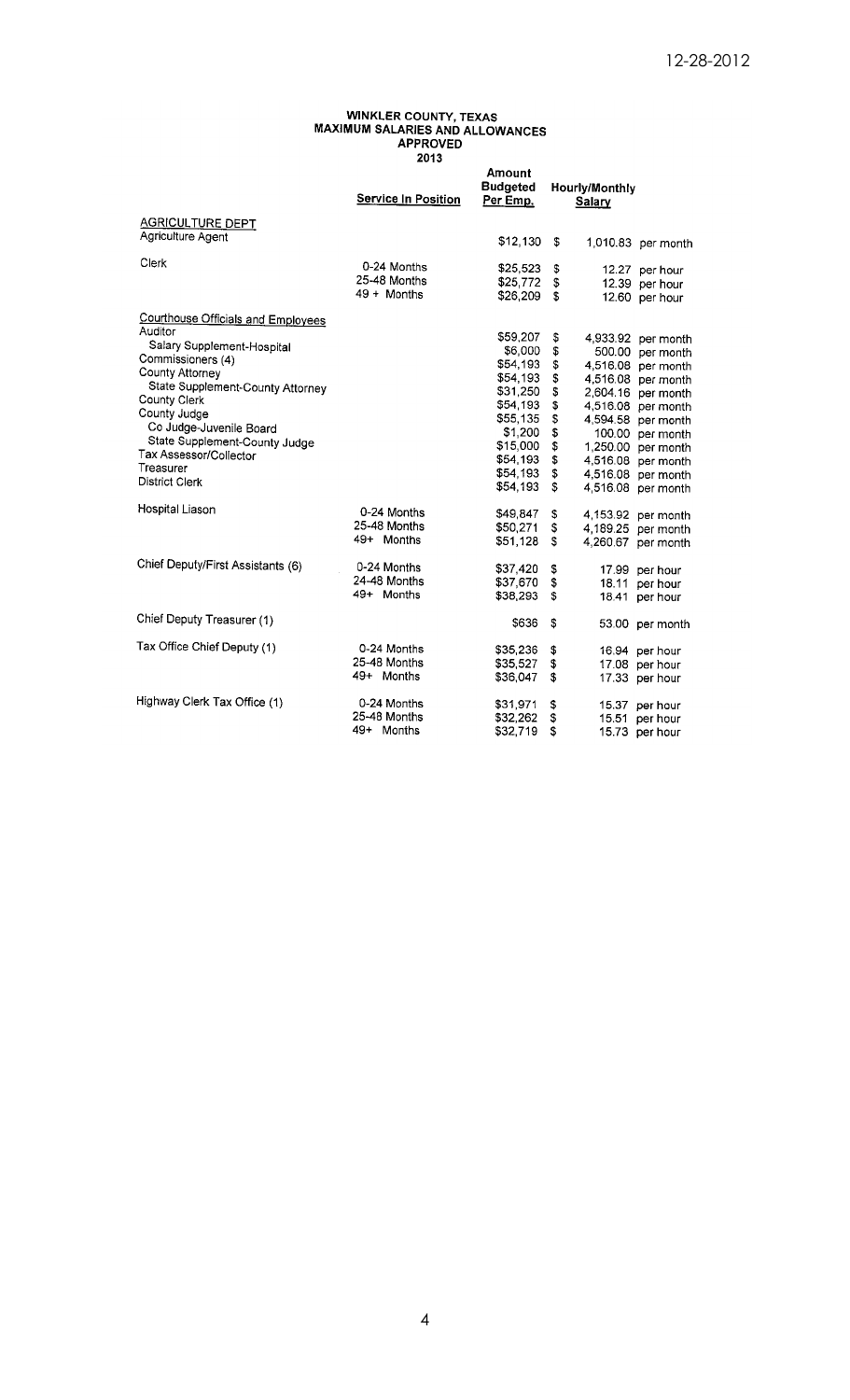| <b>Winkler County</b><br>Salaries and Allowances 2013 |                             | Amount                      |                                 | Page 2         |
|-------------------------------------------------------|-----------------------------|-----------------------------|---------------------------------|----------------|
|                                                       | Service in Postion          | <b>Budgeted</b><br>Per Emp. | Hourly/Monthly<br><b>Salary</b> |                |
| Courthouse-Con't                                      |                             |                             |                                 |                |
| Deputy Clerks (5)                                     | 0-24 Months                 | \$30,327 \$                 |                                 | 14.58 per hour |
|                                                       | 25-48 Months                | \$30,598                    | -\$                             | 14.71 per hour |
|                                                       | 49+ Months                  | $$31,035$ \$                |                                 | 14.92 per hour |
| Courthouse Yard/                                      | 0-24 Months                 | \$34,467                    | \$                              | 16.57 per hour |
| Supervisor                                            | 25-48 Months                | \$35,007                    | \$                              | 16.83 per hour |
|                                                       | 49+ Months                  | \$35,839 \$                 |                                 | 17.23 per hour |
| Courthouse Labor (1)                                  | 0-24 Months                 | \$31,014 \$                 |                                 | 14.91 per hour |
|                                                       | 25-48 Months                | \$31,492 \$                 |                                 | 15.14 per hour |
|                                                       | 49+ Months                  | \$32,262 \$                 |                                 | 15.51 per hour |
| Janitors-Part Time (2) 16 Hrs per week                |                             | $$9,951$ \$                 |                                 | 11.96 per hour |
| <b>Community Center</b>                               |                             |                             |                                 |                |
| Janitor (1) 15 Hrs per week                           |                             | $$9.329$ \$                 |                                 | 11.96 per hour |
| <b>Swimming Pools</b>                                 |                             |                             |                                 |                |
| Kermit                                                |                             | \$27,500                    |                                 |                |
| Wink                                                  |                             | \$15,000                    |                                 |                |
| Supervisors                                           |                             |                             | \$                              | 12.00 per hour |
| Lifeguards                                            |                             |                             | \$                              | 10.00 per hour |
| Certified Pool Operator<br>Kermit/Wink Parks          |                             |                             | \$                              | 15.00 per hour |
| Supervisors (1/1)                                     |                             |                             |                                 |                |
|                                                       | 0-24 Months<br>25-48 Months | \$34,467                    | \$<br>16.57                     | per hour       |
|                                                       | 49+<br>Months               | \$35,007                    | \$                              | 16.83 per hour |
|                                                       |                             | \$35,839 \$                 |                                 | 17.23 per hour |
| Laborers (3/2)                                        | 0-24 Months                 | $$31,014$ \$                | 14.91                           | per hour       |
|                                                       | 25-48 Months                | \$31,492 \$                 | 15.14                           | per hour       |
|                                                       | 49+ Months                  | \$32,262 \$                 |                                 | 15.51 per hour |
| Labor-Part Time (2/1)                                 |                             | \$10,800                    |                                 |                |
| First Year                                            |                             |                             | \$<br>8.00                      | per hour       |
| Experienced                                           |                             |                             | \$<br>9.00 <sub>1</sub>         | per hour       |

Recreation Center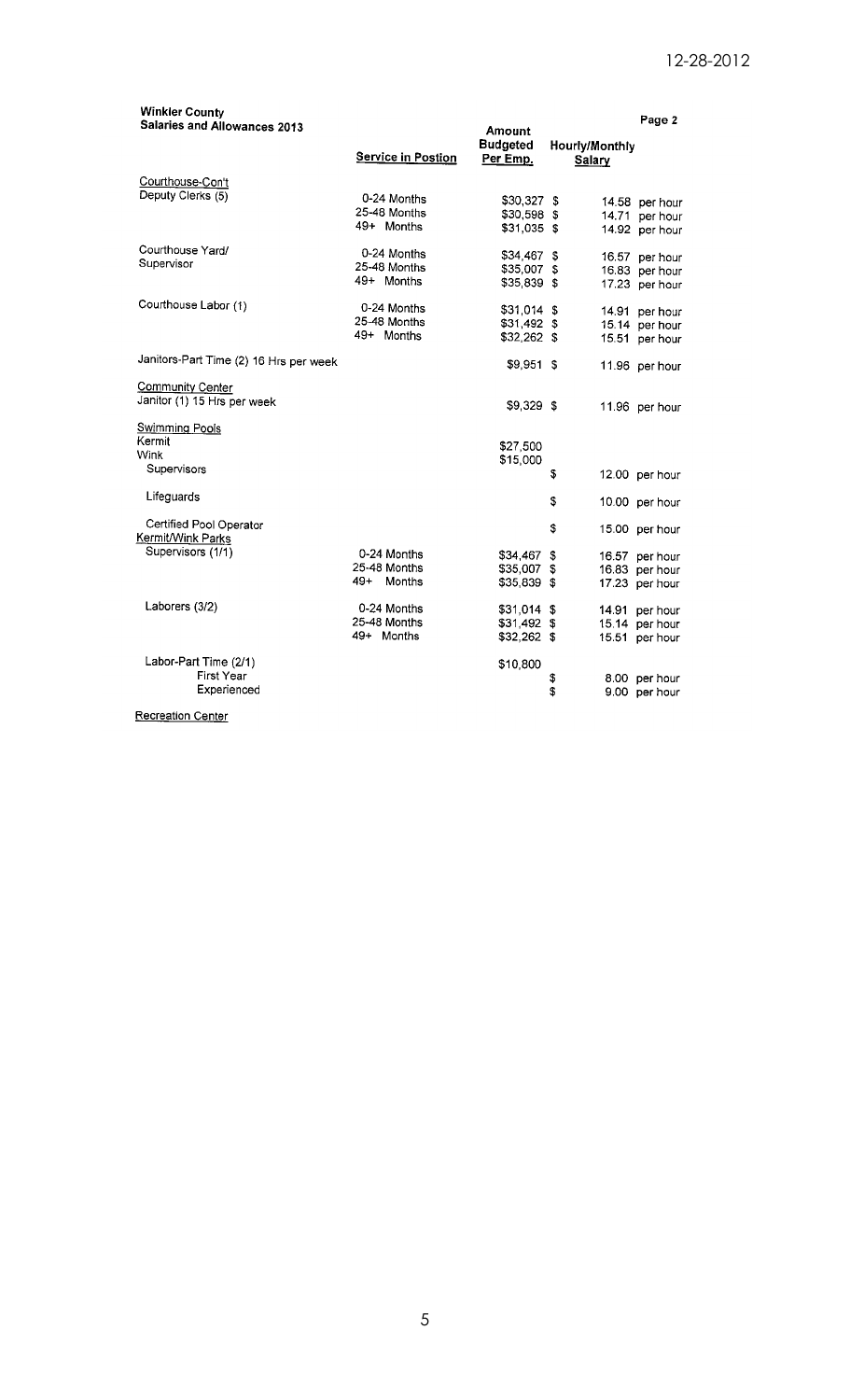| <b>Winkler County</b><br><b>Salaries and Allowances 2013</b> |                           | Amount                      |          |                                 | Page 3                         |
|--------------------------------------------------------------|---------------------------|-----------------------------|----------|---------------------------------|--------------------------------|
| Golf Course Cont.                                            | <b>Service in Postion</b> | <b>Budgeted</b><br>Per Emp. |          | Hourly/Monthly<br><b>Salary</b> |                                |
| <b>Golf Course</b>                                           |                           |                             |          |                                 |                                |
| Greenskeeper                                                 |                           | \$43,287                    | S        |                                 | 20.81 per hour                 |
| Golf Course Assistant (1)                                    | 0-24 Months               | \$32,303                    | \$       |                                 | 15.53 per hour                 |
|                                                              | 25-48 Months              | \$32,803                    | \$       |                                 | 15.77 per hour                 |
|                                                              | 49+<br>Months             | \$33,572                    | \$       |                                 | 16.14 per hour                 |
| Golf Course Labor (1)                                        | 0-24 Months               | \$31,014                    | \$       |                                 | 14.91 per hour                 |
|                                                              | 25-48 Months              | \$31,492                    | \$       |                                 | 15.14 per hour                 |
|                                                              | 49+ Months                | \$32,262                    | \$       |                                 | 15.51 per hour                 |
| Libraries                                                    |                           |                             |          |                                 |                                |
| Librarian-Kermit                                             | 0-24 Months               | \$34,883                    | \$       |                                 | 16.77 per hour                 |
|                                                              | 25-48 Months              | \$35,132                    | \$       |                                 | 16.89 per hour                 |
|                                                              | 49+ Months                | \$35,694                    | \$       |                                 | 17.16 per hour                 |
| Asst Librarian-Kermit                                        | 0-24 Months               | \$27,457                    | \$       |                                 | 13.20 per hour                 |
|                                                              | 25-48 Months              | \$28,081                    | \$       |                                 | 13.50 per hour                 |
|                                                              | 49+<br>Months             | \$28,455                    | \$       |                                 | 13.68 per hour                 |
| Asst Librarian-Wink (25 hr per week)                         | 0-24 Months               | \$17,021                    | \$       |                                 | 13.09 per hour                 |
|                                                              | 25-48 Months              | \$17,372                    | \$       |                                 | 13.36 per hour                 |
|                                                              | 49+<br>Months             | \$17,606                    | \$       |                                 | 13.54 per hour                 |
| Health & Welfare                                             |                           |                             |          |                                 |                                |
| County Health Officier                                       |                           | \$3.498                     | S        |                                 | 291.50 per month               |
| Veterans Officer                                             |                           | \$2,184                     | \$       |                                 | 182.00 per month               |
| <b>Emergency Management</b>                                  | 0-24 Months               | \$37,420                    | \$       |                                 | 17.99 per hour                 |
| Coordinator                                                  | 25-48 Months              | \$37,670                    | \$       |                                 | 18.11 per hour                 |
|                                                              | 49+<br>Months             | \$38,294                    | \$       |                                 | 18.41 per hour                 |
| Adult & Juvenile Probation                                   |                           |                             |          |                                 |                                |
| Chief Adult Officer-*Grant                                   |                           | \$35,400                    | \$       |                                 | 17.02 per hour                 |
| County                                                       | 0-24 Months               | \$16,141                    | \$       |                                 | 7.76 per hour                  |
|                                                              | 25-48 Months              | \$16,267                    | \$       |                                 | 7.82 per hour                  |
|                                                              | 49+<br>Months             | \$16,370                    | \$       |                                 | 7.87 per hour                  |
| Adult Probation Officer-**Grant                              |                           | \$37,045                    | \$       |                                 | 17.81 per hour                 |
| Rider 80 Grant                                               |                           | \$5,388                     | \$       |                                 | 2.59 per hour                  |
| County Side not paid by grant                                |                           | \$5,367                     | \$       |                                 | 2.58 per hour                  |
| Adult Probation Clerk-**Grant                                |                           |                             |          |                                 |                                |
|                                                              | 0-24 Months               | \$26,790                    | \$       |                                 | 12.88 per hour                 |
|                                                              | 25-48 Months              | \$10,629<br>\$10,879        | \$<br>\$ |                                 | 5.11 per hour<br>5.23 per hour |
|                                                              | 49+<br>Months             | \$11,503                    | \$       |                                 | 5.53 per hour                  |
|                                                              |                           |                             |          |                                 |                                |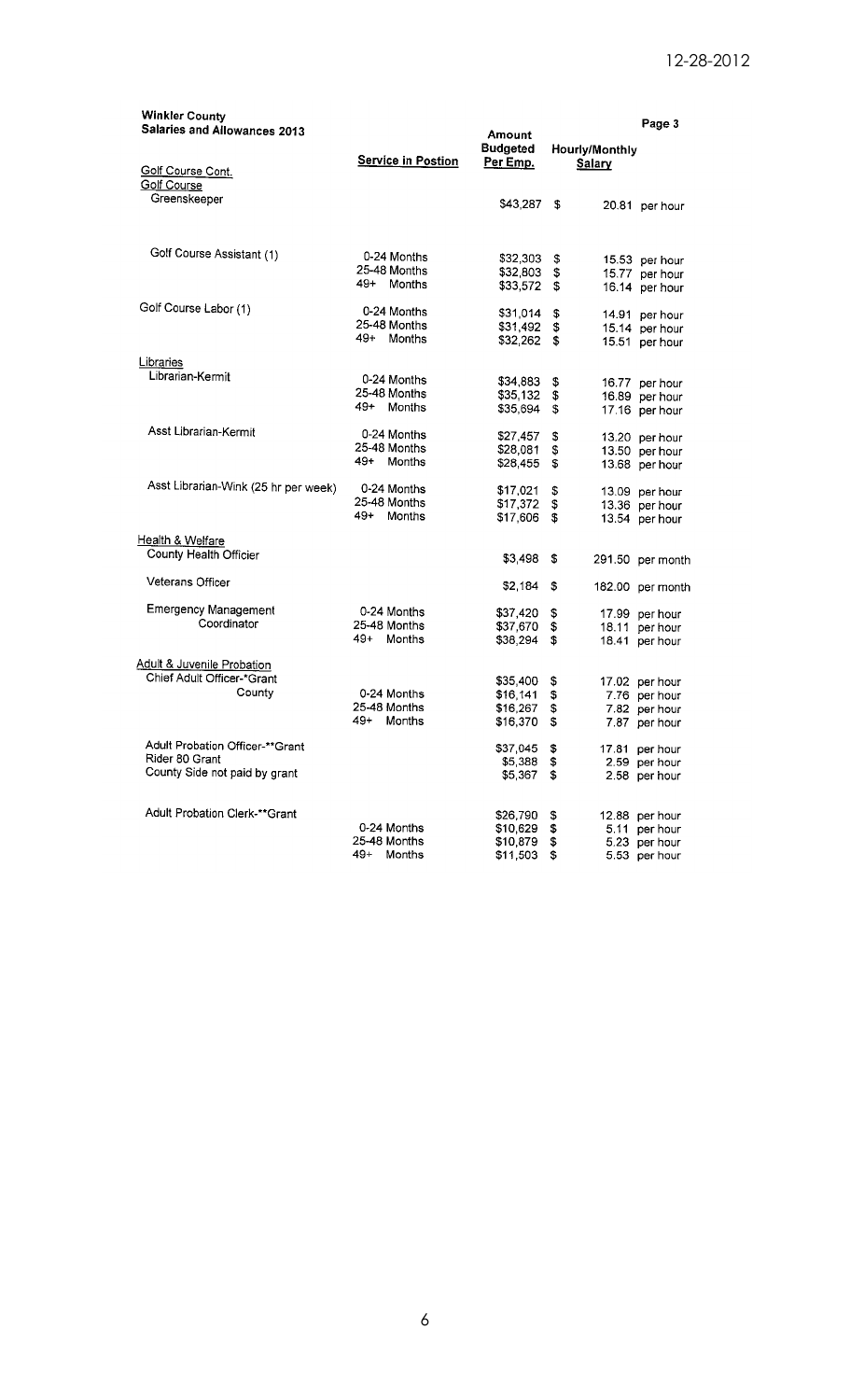| <b>Winkler County</b>                      |                           |                             |          |                       |                                  |
|--------------------------------------------|---------------------------|-----------------------------|----------|-----------------------|----------------------------------|
| Salaries and Allowances 2013               |                           | Amount                      |          |                       | Page 4                           |
|                                            |                           |                             |          | <b>Hourly/Monthly</b> |                                  |
|                                            | <b>Service in Postion</b> | <b>Budgeted</b><br>Per Emp. |          | <b>Salary</b>         |                                  |
| Adult & Juvenille Probation-Con't          |                           |                             |          |                       |                                  |
| Adult Probation Secretary-**Grant          |                           |                             |          |                       |                                  |
|                                            | 0-24 Months               | \$16,640                    | \$       |                       | 8.00 per hour                    |
|                                            |                           | \$11,773                    | \$       |                       | 5.66 per hour                    |
|                                            | 25-48 Months<br>49+       | \$11,836                    | \$       |                       | 5.69 per hour                    |
|                                            | Months                    | \$11,877                    | \$       |                       | 5.71 per hour                    |
| Chief Juvenile Officer-**Grant-State Aid   |                           | \$6,998                     | \$       |                       | 269.15 per pay period            |
| **Grant-CC                                 |                           | \$11,912                    | \$       |                       | 458.15 per pay period            |
| ***Grant-Salary Supplement                 |                           | \$2,421                     | \$       |                       | 93.08 per pay period             |
| County                                     | 0-24 Months               | \$29,744                    | \$       |                       | 14.30 per hour                   |
|                                            | 25-48 Months              | \$29,932                    | \$       |                       | 14.39 per hour                   |
|                                            | 49+ Months                | \$30,369                    | \$       |                       | 14.60 per hour                   |
| *65% of salary funded by grant funds       |                           |                             |          |                       |                                  |
| ** 54% of salary funded by grant funds     |                           |                             |          |                       |                                  |
| *** 100% of salary funded by grant funds   |                           |                             |          |                       |                                  |
| <b>District Court</b>                      |                           |                             |          |                       |                                  |
| District Judge                             |                           |                             |          |                       |                                  |
| Dist Judge, Juvenile Board                 |                           | \$3,800                     | \$       |                       | 316.66 per month                 |
| Bailiff                                    |                           | \$1,200                     | \$       |                       | 100.00 per month                 |
|                                            |                           | \$1,500                     | S        |                       | 35.00 per day                    |
| Professional Prosecuting District Attorney |                           |                             |          |                       |                                  |
| District Attorney                          |                           | \$12,447                    | S        |                       |                                  |
|                                            |                           |                             |          |                       | 1,037.25 per month               |
| Legal Assistant/CVC Coordinator            | 0-24 Months               | \$37,420                    | \$       |                       | 17.99 per hour                   |
|                                            | 25-48 Months              | \$37,670                    | \$       |                       | 18.11 per hour                   |
|                                            | 49+<br>Months             | \$38,293                    | \$       |                       | 18.41 per hour                   |
|                                            |                           |                             |          |                       |                                  |
| Salary Receptionist (40 hrs per wk)        |                           | \$24,087                    | S        |                       | 11.58 per hour                   |
| <b>County Attorney</b>                     |                           |                             |          |                       |                                  |
| Hot Check Clerk (15 hrs per wk)            |                           | \$9,033                     | \$       |                       |                                  |
|                                            |                           |                             |          |                       | 11.58 per hour                   |
| Receptionist (25 hrs per wk)               |                           | \$15,054                    | S        |                       | 11.58 per hour                   |
|                                            |                           |                             |          |                       |                                  |
| Airport                                    |                           |                             |          |                       |                                  |
| General Labor (17 hr wk)                   |                           | \$10,043                    | S        |                       | 11.36 per hour                   |
| Senior Citizens Center/Meals Program       |                           |                             |          |                       |                                  |
| Director                                   | 0-24 Months               | \$27,457                    | S        |                       | 13.20 per hour                   |
|                                            | 25-48 Months              |                             |          |                       |                                  |
|                                            | 49+<br>Months             | \$28,081<br>\$28,455        | \$<br>\$ |                       | 13.50 per hour<br>13.68 per hour |
|                                            |                           |                             |          |                       |                                  |
| Meal Program Director                      | 0-24 Months               | \$2,871                     | \$       |                       | 1.38 per hour                    |
|                                            | 25-48 Months              | \$2,954                     | \$       |                       | 1.42 per hour                    |
|                                            | 49+<br>Months             | \$3,016                     | \$       |                       | 1.45 per hour                    |
|                                            |                           |                             |          |                       |                                  |
| Meal Program Aide-25 hrs per wk            |                           | \$14,148                    | \$       |                       | 10.54 per hour                   |
| Labor-Part Time -17 hrs per wk             |                           | \$9,380                     | \$       |                       | 10.61 per hour                   |
|                                            |                           |                             |          |                       |                                  |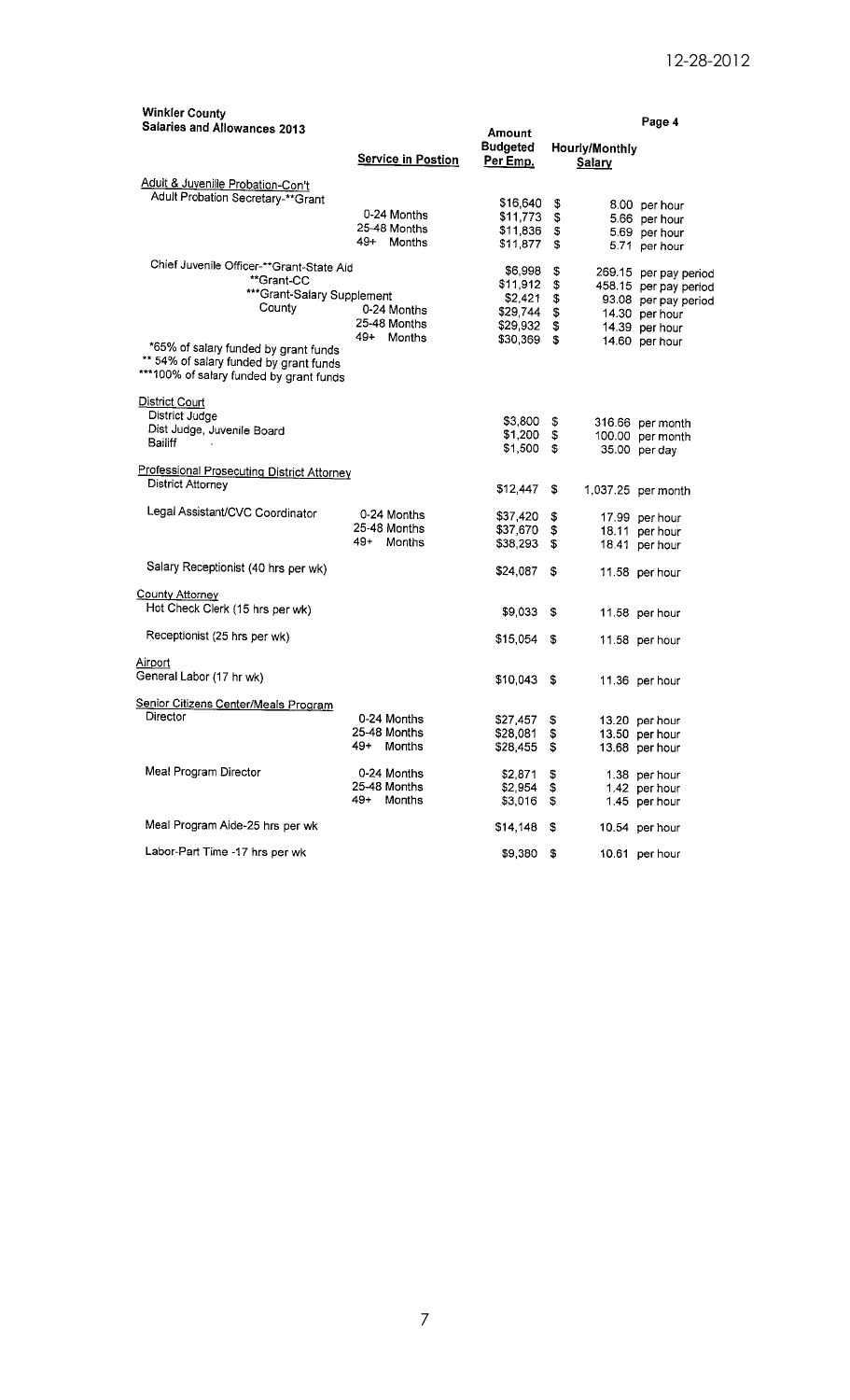| Winkler County                     |                           |                   |                       | Page 5         |
|------------------------------------|---------------------------|-------------------|-----------------------|----------------|
| Salaries and Allowances 2013       |                           | Amount            |                       |                |
|                                    |                           | <b>Budgeted</b>   | <b>Hourly/Monthly</b> |                |
|                                    | <b>Service in Postion</b> | Per Emp.          | Salary                |                |
| Maintenance Engineer               |                           |                   |                       |                |
| Engineer                           | 0-24 Months               | \$44,846          | \$                    | 21.56 per hour |
|                                    | 25-48 Months              | \$45,220          | \$                    | 21.74 per hour |
|                                    | 49+ Months                | \$45,948          | S                     | 22.09 per hour |
| <b>Emergency Ambulance Service</b> |                           |                   |                       |                |
| Supervisor                         | 0-24 Months               | \$45,927          | \$                    | 22.08 per hour |
|                                    | 25-48 Months              | \$46,322          | \$                    | 22.27 per hour |
|                                    | 49+ Months                | \$47,112          | \$                    | 22.65 per hour |
|                                    |                           |                   |                       |                |
| <b>Office Assistant</b>            |                           | 16 hrs per wee \$ |                       | 14.13 per hour |
| EMT-Basic                          | 0-24 Months               | \$27,207          | \$                    | 13.08 per hour |
|                                    | 25-48 Months              | \$27,727          | \$                    | 13.33 per hour |
|                                    | 49+ Months                | \$28,060          | \$                    | 13.49 per hour |
| EMT-Intermediate                   |                           |                   |                       |                |
|                                    | 0-24 Months               | \$33.447          | \$                    | 16.08 per hour |
|                                    | 25-48 Months              | \$34,133          | \$                    | 16.41 per hour |
|                                    | 49+ Months                | \$34,695          | \$                    | 16.68 per hour |
| Paramedic                          | 0-24 Months               | \$39,687          | \$                    | 19.08 per hour |
|                                    | 25-48 Months              | \$40,352          | \$                    | 19.40 per hour |
| *No Holidays paid to EMS           | 49+<br>Months             | \$41,351          | \$                    | 19.88 per hour |
| Road & Bridge-Maintenance          |                           |                   |                       |                |
| Foreman/Equip Operator (2)         | 0-24 Months               | \$38,190          | \$                    |                |
|                                    | 25-48 Months              | \$38,481          | \$                    | 18.36 per hour |
|                                    | $49+$<br>Months           | \$39.084          | S                     | 18.50 per hour |
|                                    |                           |                   |                       | 18.79 per hour |
|                                    | 0-24 Months               | \$32,262          | \$                    | 15.51 per hour |
|                                    | 25-48 Months              | \$32,491          | \$                    | 15.62 per hour |
|                                    | 49+<br>Months             | \$33,011          | \$                    | 15.87 per hour |
| General Labor-Area #1              |                           | \$5,625           | \$                    | 10.00 per hour |
|                                    |                           |                   |                       |                |
| Shop Foreman-Kermit Barn           | 0-24 Months               | \$38,189          | \$                    | 18.36 per hour |
|                                    | 25-48 Months              | \$38,481          | \$                    | 18.50 per hour |
|                                    | $49+$<br>Months           | \$39,084          | \$                    | 18.79 per hour |
| Shop Labor-Kermit Barn             | 0-24 Months               | \$31,013          | \$                    | 14.91 per hour |
|                                    | 25-48 Months              | \$31,492          | \$                    | 15.14 per hour |
|                                    | $49+$<br>Months           | \$32,262          | \$                    | 15.51 per hour |
| Shop Labor-Part-Time (2)           |                           | \$7,200           |                       |                |
| First Year                         |                           |                   | \$                    | 8.00 per hour  |
| Experienced                        |                           |                   | \$                    | 9.00 per hour  |
|                                    |                           |                   |                       |                |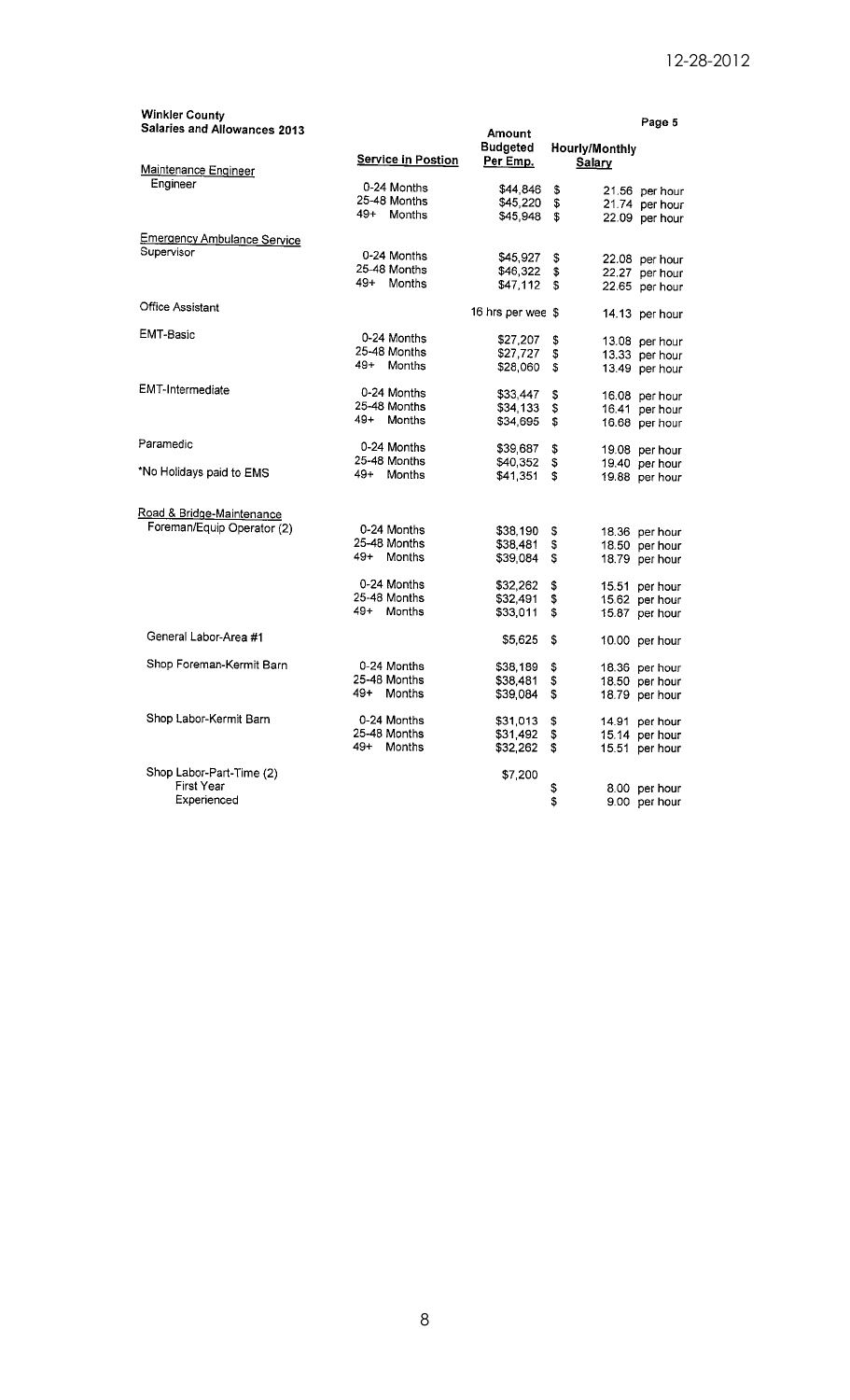| <b>Winkler County</b><br>Salaries and Allowances 2013                                  |                                 | Amount                      |                                 | Page 6                                             |
|----------------------------------------------------------------------------------------|---------------------------------|-----------------------------|---------------------------------|----------------------------------------------------|
| <b>Sheriff Department</b>                                                              | <b>Service in Postion</b>       | <b>Budgeted</b><br>Per Emp. | Hourly/Monthly<br><b>Salary</b> |                                                    |
| Sheriff                                                                                |                                 | \$55,135                    | \$                              | 4,594.58 per month                                 |
| Sheriff-Salary Supplement<br>Jail Food                                                 |                                 | \$24,000                    | \$                              | 2,000.00 per month                                 |
| Chief Deputy*                                                                          | 0-24 Months                     | \$44,804                    | \$                              |                                                    |
|                                                                                        | 25-48 Months<br>$49+$<br>Months | \$45,158<br>\$45,886        | \$<br>\$                        | 21.54 per hour<br>21.71 per hour<br>22.06 per hour |
| Chief Investigator                                                                     | 0-24 Months                     | \$44,534                    | \$                              |                                                    |
|                                                                                        | 25-48 Months                    | \$44,887                    | \$                              | 21.41 per hour<br>21.58 per hour                   |
|                                                                                        | 49+<br>Months                   | \$45,511                    | \$                              | 21.88 per hour                                     |
| Deputies-                                                                              |                                 |                             |                                 |                                                    |
| Field Deputies (4)*                                                                    | 0-24 Months                     | \$39,750                    | \$                              | 19.11 per hour                                     |
| Deputy/Jailer (1)*                                                                     | 25-48 Months                    | \$41,019                    | \$                              | 19.72 per hour                                     |
|                                                                                        | 49+<br><b>Months</b>            | \$42,329                    | \$                              | 20.35 per hour                                     |
| Jail Administrator                                                                     | 0-24 Months                     | \$42,329                    | \$                              | 20.35 per hour                                     |
|                                                                                        | 25-48 Months                    | \$43,057                    | \$                              | 20.70 per hour                                     |
|                                                                                        | 49+<br>Months                   | \$44,097                    | \$                              | 21.20 per hour                                     |
| Jail Shift Supervisors (5)                                                             | 0-24 Months                     | \$36,963                    |                                 |                                                    |
|                                                                                        | 25-48 Months                    | \$37,566                    | \$<br>\$                        | 17.77 per hour                                     |
|                                                                                        | 49+ Months                      | \$38,439                    | \$                              | 18.06 per hour<br>18.48 per hour                   |
| Jailers (11)                                                                           | 0-24 Months                     | \$34,259                    | \$                              | 16.47 per hour                                     |
|                                                                                        | 25-48 Months                    | \$34,779                    | \$                              | 16.72 per hour                                     |
|                                                                                        | 49+<br>Months                   | \$35,819                    | \$                              | 17.22 per hour                                     |
| Jail Cooks (3)                                                                         | 0-24 Months                     | \$26,875                    | \$                              | 12.92 per hour                                     |
|                                                                                        | 25-48 Months                    | \$27,062                    | \$                              | 13.01 per hour                                     |
|                                                                                        | 49+ Months                      | \$27,457                    | \$                              | 13.20 per hour                                     |
| Jail Cooks-Temporary                                                                   | 811 hrs per yr                  | \$10,008                    | \$                              | 12.34 per hour                                     |
| Jail Nurse                                                                             | 407 hrs per yr                  | \$8,906 \$                  |                                 | 21.88 per hour                                     |
| *Salaries do not include law enforcement longevity pay of \$20.00 month for every year |                                 |                             |                                 |                                                    |
| of service.<br>Justice Courts and Constables                                           |                                 |                             |                                 |                                                    |
| Justice of Peace #1                                                                    |                                 | \$33,900 \$                 |                                 | 2,825.00 per month                                 |
| Justice of Peace #1 Receptionist                                                       | 25 hrs per week                 | \$14,300 \$                 |                                 | 11.00 per hour                                     |
| Justice of Peace #2                                                                    |                                 | \$33,900 \$                 |                                 | 2,825.00 per month                                 |
| Constable Precinct #1                                                                  |                                 | $$10,358$ \$                |                                 | 863.17 per month                                   |
| Constable Precinct #2                                                                  |                                 | $$10,358$ \$                |                                 | 863.17 per month                                   |
| <b>Winkler County</b>                                                                  |                                 |                             |                                 | Page 7                                             |
| Salaries and Allowances 2013                                                           |                                 | Amount                      |                                 |                                                    |
|                                                                                        | Service in Postion              | <b>Budgeted</b><br>Per Emp. | <b>Hourly/Monthly</b><br>Salary |                                                    |
|                                                                                        |                                 |                             |                                 |                                                    |

Longevity is paid to employees after one year of service at the rate of \$20.00 per month per year of service.

\$

7.25 per hour

Longevity is paid to elected officials after the first year in office at the rate of \$20.00 per month per year of service.

Other Vacation Clerks

Each employee will receive a \$1200.00 Cost of Living Adjustment paid in 26 equal installments \$46.15 per<br>pay period. This will not be in affect in the year 2013. Cola is included in salary for 2013.

A motion was made by Commissioner Wolf and seconded by Commissioner Thompson to approve salary schedule for Winkler County Memorial Hospital employees for 2013; which motion became an order of the Court upon the following vote: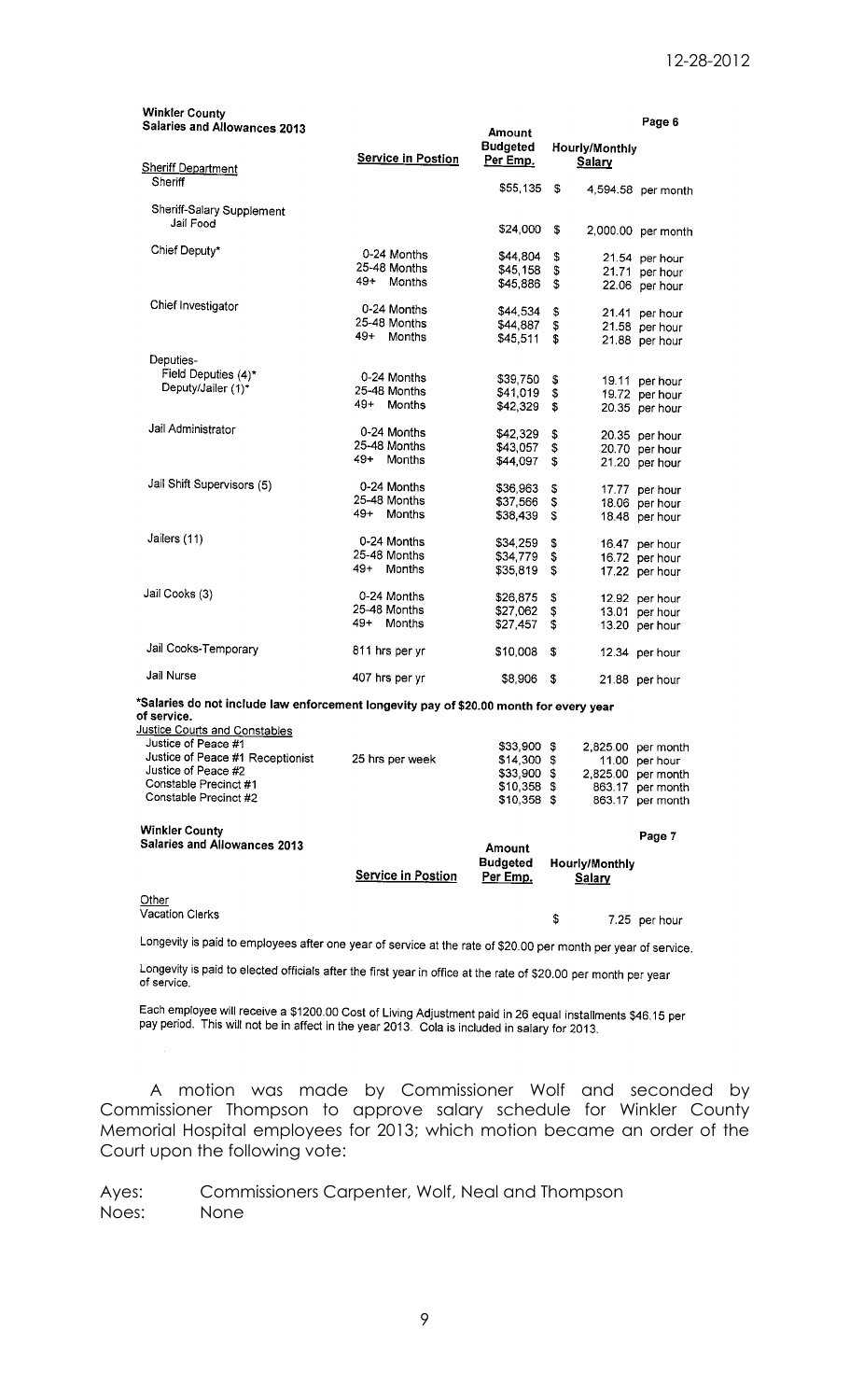# WINKLER COUNTY MEMORIAL HOSPITAL<br>2013 MAXIMUM SALARIES

|                        |                                 |    | <b>CURRENT WAGE</b> |     |                  |    |       |    |       |  |    |                      |
|------------------------|---------------------------------|----|---------------------|-----|------------------|----|-------|----|-------|--|----|----------------------|
|                        |                                 |    | Low                 |     | High             |    | LW    |    | HW    |  |    | <b>Salary Ranges</b> |
|                        |                                 |    | <b>Hrly Wage</b>    |     | <b>Hrly Wage</b> |    | w/SD  |    | w/SD  |  |    |                      |
| <b>NURSING</b>         |                                 |    |                     |     |                  |    |       |    |       |  |    |                      |
| $\mathbf{1}$           | DIRECTOR OF NURSING             | \$ | 28.00               | \$  | 33.75            |    |       |    |       |  | Ŝ  | 5,850.00             |
| 10                     | RN (FLOOR/ER)                   | Ś  | 23.33               | \$  | 29.33            | -S | 23.33 | \$ | 31.41 |  |    |                      |
|                        | RN - PRN                        |    |                     | \$  | 30.00            |    |       |    |       |  |    |                      |
| 8                      | LVN (FLOOR/ER)                  | \$ | 16.83               | \$  | 21.91            | -5 | 16.83 | S  | 22.91 |  |    |                      |
|                        | LVN - PRN                       |    |                     | Ś   | 22.00            |    |       |    |       |  |    |                      |
| 4                      | <b>CNA</b>                      | \$ | 9.93                | Ś   | 11.66            |    |       |    |       |  |    |                      |
|                        |                                 |    |                     |     |                  |    |       |    |       |  |    |                      |
| <b>LABORATORY</b>      |                                 |    |                     |     |                  |    |       |    |       |  |    |                      |
| $\mathbf{1}$           | <b>SUPERVISOR</b>               | \$ | 21.08               | \$  | 28.00            |    |       |    |       |  |    |                      |
| 3                      | <b>TECH</b>                     | Ś  | 17.50               | \$  | 22.00            |    |       |    |       |  |    |                      |
| $\mathbf{1}$           | PHLEBOTOMIST                    |    |                     | \$  | 11.58            |    |       |    |       |  |    |                      |
|                        | PRN TECH                        |    |                     | \$  | 19.00            |    |       |    |       |  |    |                      |
|                        | <b>WEEKEND TECH</b>             |    |                     |     |                  |    |       |    |       |  | \$ | 750.00               |
|                        |                                 |    |                     |     |                  |    |       |    |       |  |    |                      |
| <u>RADIOLOGY</u>       |                                 |    |                     |     |                  |    |       |    |       |  |    |                      |
| 1                      | <b>SUPERVISOR</b>               | \$ | 23.58               | \$  | 26.16            |    |       |    |       |  |    |                      |
| 1                      | <b>TECH</b>                     | Ś  | 21.00               | \$  | 22.58            |    |       |    |       |  |    |                      |
| 1/2                    | <b>CLERK</b>                    | Ś  | 8.28                | \$  | 10.58            |    |       |    |       |  |    |                      |
| $\mathbf{1}$           | PRN TECH                        |    |                     | \$  | 21.00            |    |       |    |       |  |    |                      |
|                        | WEEKEND TECH                    |    |                     |     |                  |    |       |    |       |  | Ś  | 750.00               |
|                        |                                 |    |                     |     |                  |    |       |    |       |  |    |                      |
| <u>PHARMA</u> CY       |                                 |    |                     |     |                  |    |       |    |       |  |    |                      |
| $\mathbf{1}$           | PHARMACIST                      |    |                     |     |                  |    |       |    |       |  | Ś  | 2,083.20             |
| 1                      | <b>TECH</b>                     | Ś  | 11.58               | \$  | 14.66            |    |       |    |       |  |    |                      |
|                        | PRN                             |    |                     | \$  | 16.00            |    |       |    |       |  |    |                      |
|                        |                                 |    |                     |     |                  |    |       |    |       |  |    |                      |
|                        | PHYSICAL THERAPY                |    |                     |     |                  |    |       |    |       |  |    |                      |
| 1/2                    | <b>CLERK</b>                    | \$ | 8.28                | -\$ | 10.58            |    |       |    |       |  |    |                      |
|                        |                                 |    |                     |     |                  |    |       |    |       |  |    |                      |
|                        | <b>INFORMATION TECHNOLOGIES</b> |    |                     |     |                  |    |       |    |       |  |    |                      |
| 1                      | <b>COMPUTER TECH</b>            |    |                     | \$  | 21.58            |    |       |    |       |  |    |                      |
|                        |                                 |    |                     |     |                  |    |       |    |       |  |    |                      |
| <b>BUSINESS OFFICE</b> |                                 |    |                     |     |                  |    |       |    |       |  |    |                      |
| 1                      | <b>BUSINESS OFFICE MANAGER</b>  | \$ | 16.09               | \$  | 19.64            |    |       |    |       |  |    |                      |
| 5                      | <b>INSURANCE BILLER</b>         | Ś  | 9.58                | \$  | 13.16            |    |       |    |       |  |    |                      |
| 1                      | DATA ENTRY CLERK                | Ś  | 9.58                | \$  | 12.16            |    |       |    |       |  |    |                      |
| 4                      | <b>ADMISSION CLERK</b>          | Ś  | 9.58                | \$  | 12.16            |    |       |    |       |  |    |                      |
| 1/2                    | <b>PRN CLERK</b>                |    |                     | Ś   | 11.00            |    |       |    |       |  |    |                      |

e tampé par la production de la companyation de la companyation de la companyation de la companyation de la co<br>La companyation de la companyation de la companyation de la companyation de la companyation de la companyation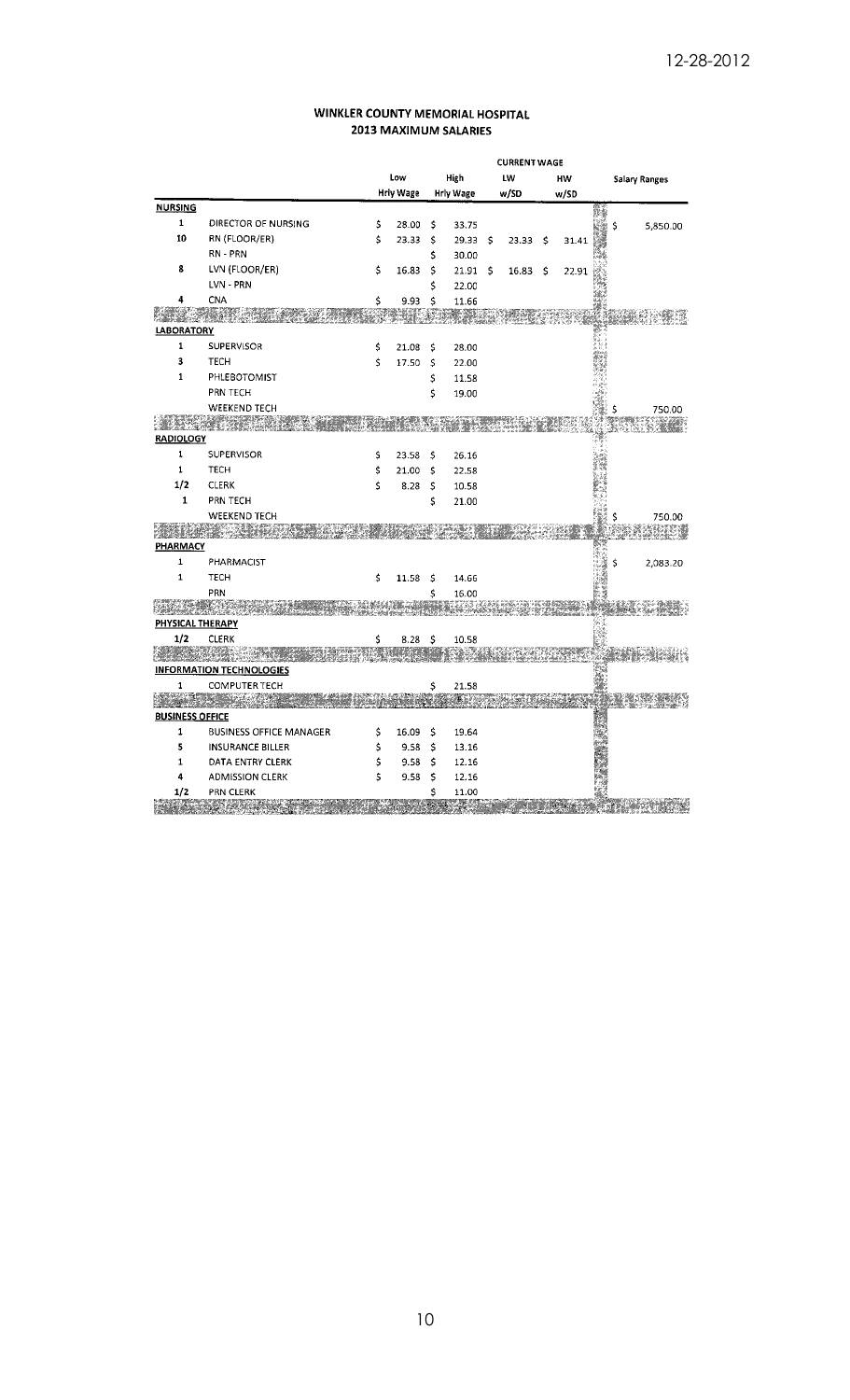|                        |                                                                                                     |     |                    |     |           | <b>CURRENT WAGE</b> |      |                      |
|------------------------|-----------------------------------------------------------------------------------------------------|-----|--------------------|-----|-----------|---------------------|------|----------------------|
|                        |                                                                                                     |     | Low                |     | High      | LW                  | HW   | <b>Salary Ranges</b> |
|                        |                                                                                                     |     | <b>Hrly Wage</b>   |     | Hrly Wage | w/SD                | w/SD |                      |
| <b>DIETARY</b>         |                                                                                                     |     |                    |     |           |                     |      |                      |
| 1                      | <b>SUPERVISOR</b>                                                                                   | \$  | 9.00               | \$  | 11.16     |                     |      |                      |
| 4                      | COOK                                                                                                | Ś   | 9.00               | -\$ | 11.16     |                     |      |                      |
|                        |                                                                                                     |     |                    |     |           |                     |      |                      |
|                        | HOUSEKEEPING/MAINTENANCE/LAUNDRY                                                                    |     |                    |     |           |                     |      |                      |
| 1                      | LAUNDRY                                                                                             | \$  | 9.00               | \$  | 12.16     |                     |      |                      |
| 1                      | MAINTENANCE WORKER                                                                                  | \$. | 10.00              | \$  | 12.58     |                     |      |                      |
| 1                      | PRN MAINTENACE WORKER                                                                               |     |                    | Ś   | 11.58     |                     |      |                      |
| 3                      | <b>HOUSEKEEPER</b>                                                                                  | \$  | 9.00               | Ś   | 10.91     |                     |      |                      |
|                        |                                                                                                     |     |                    |     |           |                     |      |                      |
| <b>MEDICAL RECORDS</b> |                                                                                                     |     |                    |     |           |                     |      |                      |
| 1                      | <b>SUPERVISOR</b>                                                                                   | \$  | 17.08              | \$  | 21.06     |                     |      |                      |
| 2                      | <b>CLERK</b>                                                                                        | Ś   | 9.58               | S   | 12.79     |                     |      |                      |
|                        |                                                                                                     |     |                    |     |           |                     |      |                      |
|                        | <b>MATERIALS MANAGEMENT</b>                                                                         |     |                    |     |           |                     |      |                      |
| $\mathbf{1}$           | PURCHASING AGENT                                                                                    | \$  | 10.00              | - Ś | 12.66     |                     |      |                      |
|                        | XW SPOZ                                                                                             |     |                    |     |           |                     |      |                      |
| <b>HUMAN RESOURCES</b> |                                                                                                     |     |                    |     |           |                     |      |                      |
| 1                      | HR/PAYROLL CLERK                                                                                    | \$  | 10.58 <sub>5</sub> |     | 14.16     |                     |      |                      |
|                        |                                                                                                     |     |                    |     |           |                     |      |                      |
|                        | <b>DIRECTOR OF PERFORMANCE IMPROVEMENT</b>                                                          |     |                    |     |           |                     |      |                      |
| 1                      | DIRECTOR                                                                                            | \$  | 24.08              | Ś   | 31.66     |                     |      |                      |
|                        |                                                                                                     |     |                    |     |           |                     |      |                      |
|                        | <b>RURAL HEALTH CLINIC</b>                                                                          |     |                    |     |           |                     |      |                      |
| 2                      | MID-LEVEL PRACTITIONER                                                                              |     |                    |     |           |                     |      | Ś<br>142,084.80      |
| $\mathbf{1}$           | CLINIC ADMIN MANAGER                                                                                | \$  | 15.00              | \$  | 19.40     |                     |      |                      |
| 2                      | LVN                                                                                                 | \$  | 14.58              | Ŝ   | 17.16     |                     |      |                      |
| 6                      | CNA OR CMA                                                                                          | \$  | 9.71               | \$  | 11.51     |                     |      |                      |
| $\mathbf{1}$           | <b>INSURANCE BILLER</b>                                                                             | \$  | 9.08               | 5   | 12.16     |                     |      |                      |
| $\mathbf{1}$           | <b>RECEPTIONIST</b>                                                                                 | Ś   | 8.71               | Ś   | 11.29     |                     |      |                      |
|                        |                                                                                                     |     |                    |     |           |                     |      |                      |
| 1.                     | NURSING SALARIES ARE SUBJECT TO MARKET CONDITIONS                                                   |     |                    |     |           |                     |      |                      |
| 2.                     | \$1.00 CALL PAY PER HOUR FOR MAINTENANCE, NURSING, LAUNDRY, REGISTRATION                            |     |                    |     |           |                     |      |                      |
| 3.                     | ER SHIFT DIFF 7 PM TO 7 AM - RN \$3.00 / LVN \$1.00 HRLY                                            |     |                    |     |           |                     |      |                      |
| 4.                     | ER SHIFT DIFF 7 AM TO 7 PM - RN \$1.50 / LVN \$.50 HRLY                                             |     |                    |     |           |                     |      |                      |
| 5.                     | LONGEVITY IS PAID TO EMPLOYEES AFTER FIVE YEARS OF SERVICE AT THE RATE \$20/MO PER YEARS OF SERVICE |     |                    |     |           |                     |      |                      |
| Submitted Bv:          |                                                                                                     |     |                    |     |           |                     |      |                      |
|                        |                                                                                                     |     |                    |     |           |                     |      |                      |

Wannh L. Hartley, Controller

William Ernst, WCMH Administrator

Date

Date

A motion was made by Commissioner Neal and seconded by Commissioner Thompson to approve bonds for elected officials of Winkler County as follows:

- 1. Commissioner, Precinct No. 1 Billy Stevens
- 2. Commissioner, Precinct No. 3 Randy Neal
- 3. Professional Prosecutor Dorothy Holguin
- 4. County Attorney Stephen Taliaferro
- 5. County Tax Assessor-Collector Patti Franks
- 6. County Sheriff George Keely
- 7. Constable, Precinct No. 1 Richard Crow
- 8. Constable, Precinct No. 2 Lee Wilson

which motion became an order of the Court upon the following vote:

Ayes: Commissioners Carpenter, Wolf, Neal and Thompson Noes: None

A motion was made by Commissioner Wolf and seconded by Commissioner Carpenter to approve surety bond for Patti Franks, Winkler County Tax Assessor-Collector, payable to the Governor and/or successor from budgeted fund; which motion became an order of the Court upon the following vote: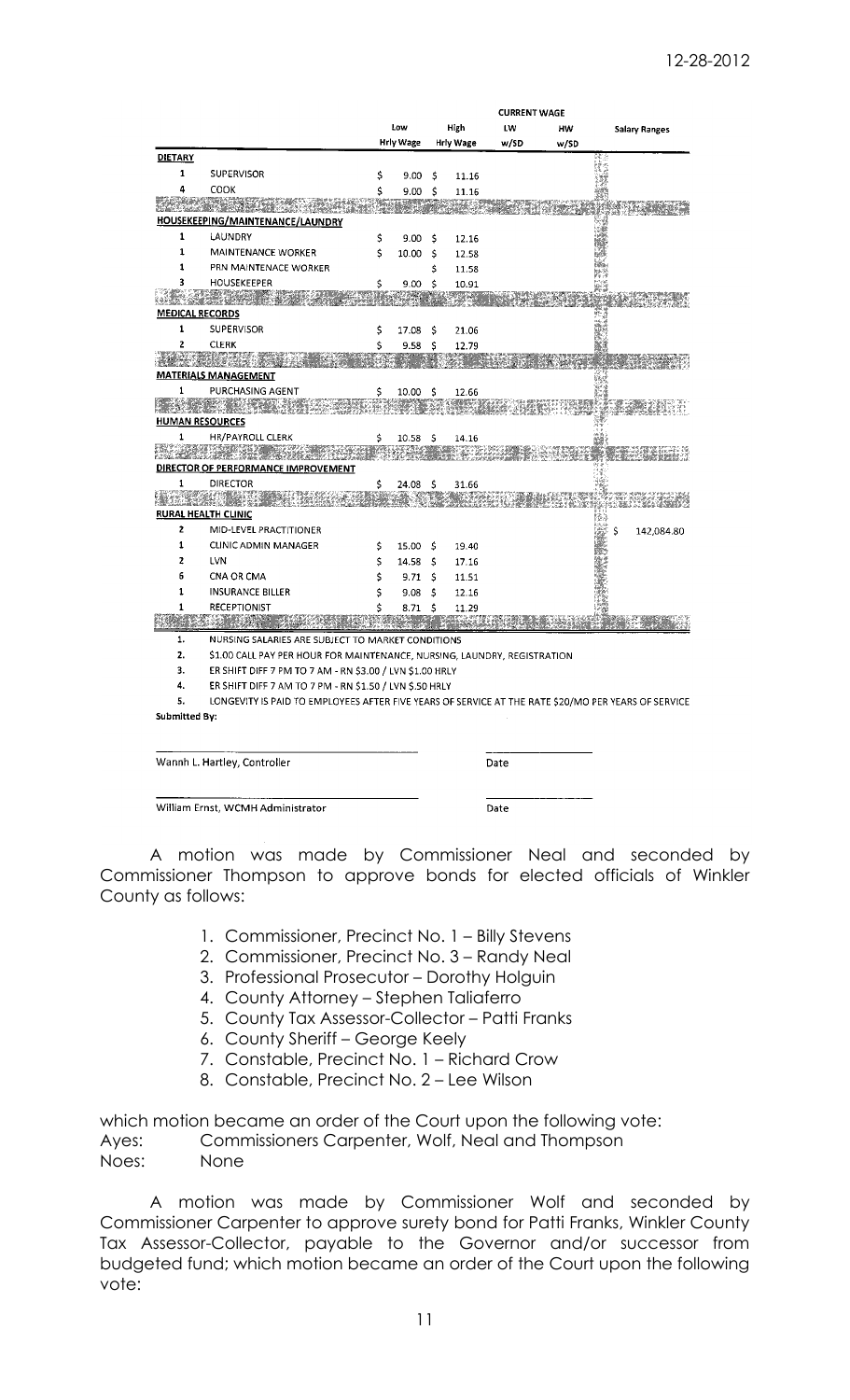Ayes: Commissioners Carpenter, Wolf, Neal and Thompson Noes: None

Following discussion regarding purchase of hardware and software for time clocks, a motion was made by Commissioner Neal and seconded by Commissioner Wolf to consider this agenda item with agenda item number thirty-two (32); which motion became an order of the Court upon the following vote:

Ayes: Commissioners Carpenter, Wolf, Neal and Thompson Noes: None

A motion was made by Commissioner Wolf and seconded by Commissioner Neal to accept lateral road funds in the amount of \$8,313.11; which motion became an order of the Court upon the following vote:

Ayes: Commissioners Carpenter, Wolf, Neal and Thompson Noes: None

A motion was made by Commissioner Wolf and seconded by Commissioner Thompson to approve optional contribution in the amount of \$300,000.00 to Texas County and District Retirement System; which motion became an order of the Court upon the following vote: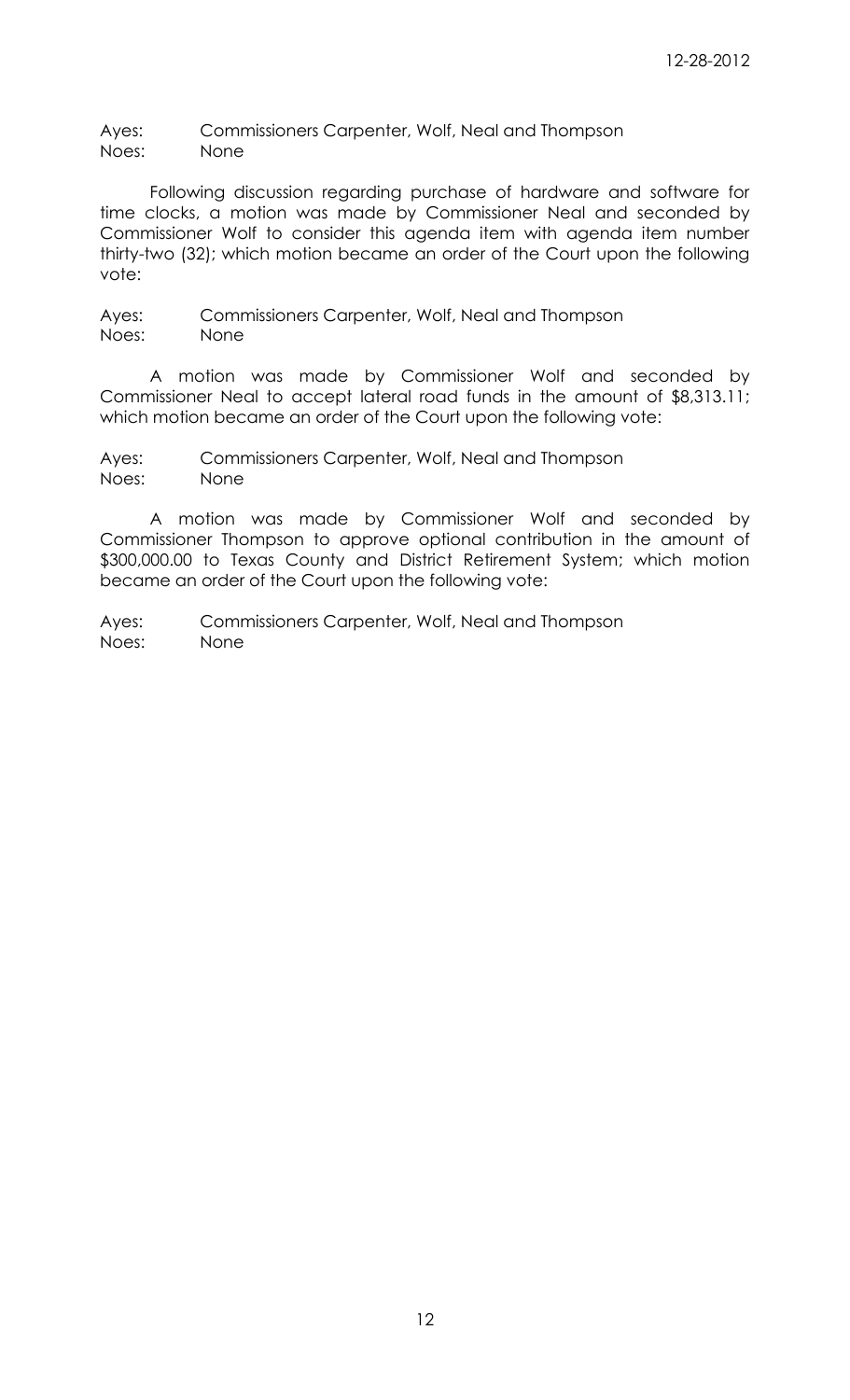

## **AUTHORIZATION TO MAKE OPTIONAL CONTRIBUTION TO THE COUNTY'S ACCOUNT IN THE SUBDIVISION ACCUMULATION FUND (SAF) (Revised 2012)**

### **Employer #**  $347$

On this the 28thay of December  $\sim$ , 20 $\frac{12}{\cdot}$ , the Commissioners Court of Winkler

County, Texas ("the County") was convened in regular session with the following members present:

| Bonnie Leck        | County Judge             |  |  |  |
|--------------------|--------------------------|--|--|--|
| J.R. Carpenter     | Commissioner, Precinct 1 |  |  |  |
| Robbie Wolf        | Commissioner, Precinct 2 |  |  |  |
| Randy Neal         | Commissioner, Precinct 3 |  |  |  |
| Billy Ray Thompson | Commissioner, Precinct 4 |  |  |  |
| Shethelia Reed.    | County Clerk             |  |  |  |

The County a participating employer in the Texas County and District Retirement System (hereafter "System") under Subtitle F, Title 8, Government Code (hereafter "TCDRS Act"). The County has determined that it is in the public interest to increase the retirement security of the members by accelerating the funding of past, current, and future benefit accruals by making an additional optional contribution to the County's account in the Subdivision Accumulation Fund in the System. It is now, therefore ORDERED, that:

- 1. In addition to the monthly contributions that the County is required to make to the System, the County will make, as a single payment, an additional optional contribution of \$ 300,000.00 to be credited to the County's Account in the Subdivision Accumulation Fund in the System.
- 2. The additional optional contribution shall be paid in such manner that the System will receive the funds at its offices before the last day of this calendar year.

#### **Certification**

I certify that the foregoing authorization concerning the County's optional contribution to the County's Subdivision Accumulation Fund accurately reflects the official action taken during a properly posted and noticed meeting by our Commissioner's Court and such is recorded in the official minutes.

<u>12/28/2012</u> rethelia Reed ounty Clerk and Ex-Officio Clerk of the Commissioners Court  $\mathcal{L}_{\mathbb{C}}$ المعلم المعاملة<br>منابعة en en hele<br>Sterfte

TCDRS \* PO Box 2034 Austin TX 78768 \* 800-823-7782 or 512-328-8889 \* Fax 512-328-8887 \* www.tcdrs.org Page I of I

A motion was made by Commissioner Neal and seconded by Commissioner Thompson to approve distribution of 2012 tobacco funds in the amount of \$56,207.40, with funds being committed to Medical and Emergency Response Fund; which motion became an order of the Court upon the following vote:

Ayes: Commissioners Carpenter, Wolf, Neal and Thompson Noes: None

A motion was made by Commissioner Wolf and seconded by Commissioner Neal to approve request of Justice of the Peace, Precinct No. 1, to hire part-time clerk to fill position effective January 02, 2013; which motion became an order of the Court upon the following vote: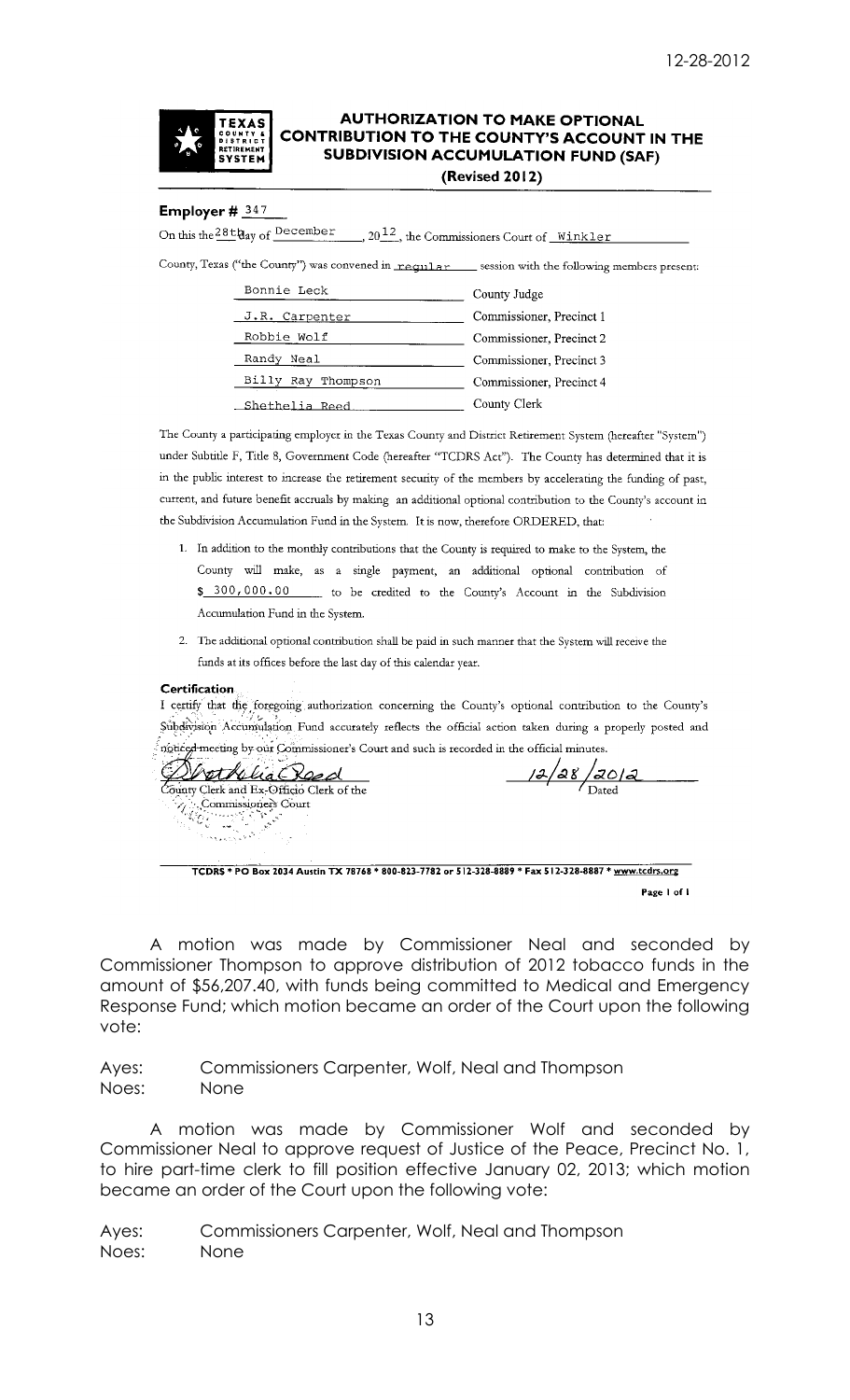A motion was made by Commissioner Neal and seconded by Commissioner Carpenter to approve expenditure of budgeted matching funds in the amount of \$21,000.00 for purchase of used pumper for Wink Volunteer Fire Department, said funds to be transferred to committed funds until purchase of pumper; which motion became an order of the Court upon the following vote: Ayes: Commissioners Carpenter, Wolf, Neal and Thompson Noes: None

A motion was made by Commissioner Wolf and seconded by Commissioner Thompson to approve purchase of antenna system for Emergency Medical Service repeater in the amount of \$7,016.00 from contingency funds; which motion became an order of the Court upon the following vote:

Ayes: Commissioners Carpenter, Wolf, Neal and Thompson Noes: None

A motion was made by Commissioner Thompson and seconded by Commissioner Neal to approve internet service for maintenance engineer in the amount of \$35.00 per month from budgeted funds; which motion became an order of the Court upon the following vote:

Ayes: Commissioners Carpenter, Wolf, Neal and Thompson Noes: None

A motion was made by Commissioner Wolf and seconded by Commissioner Carpenter to approve payment in the amount of \$13,858.70 to HollyFrontier Refining and Marketing, LLC for emulsion for durapatch storage from lateral road funds; which motion became an order of the Court upon the following vote:

Ayes: Commissioners Carpenter, Wolf, Neal and Thompson Noes: None

A motion was made by Commissioner Thompson and seconded by Commissioner Wolf to approve payment in the amount of \$2,886.41 to Office Depot Card Plan for five (5) new Windows 8 computers for County Tax Assessor-Collector's office from Tax Roll Preparation/Data Processing budgeted funds; which motion became an order of the Court upon the following vote:

Ayes: Commissioners Carpenter, Wolf, Neal and Thompson Noes: None

A motion was made by Commissioner Thompson and seconded by Commissioner Wolf to approve payment in the amount of \$14,058.00 for Tax Collection Client Support and Software Updates for the period of January 01, 2013 to December 31, 2013 for County Tax Assessor-Collector's office from budgeted funds; which motion became an order of the Court upon the following vote:

Ayes: Commissioners Carpenter, Wolf, Neal and Thompson Noes: None

A motion was made by Commissioner Neal and seconded by Commissioner Thompson to commit the following unexpended 2012 budgeted funds for specific projects not completed to dedicated reserve funds: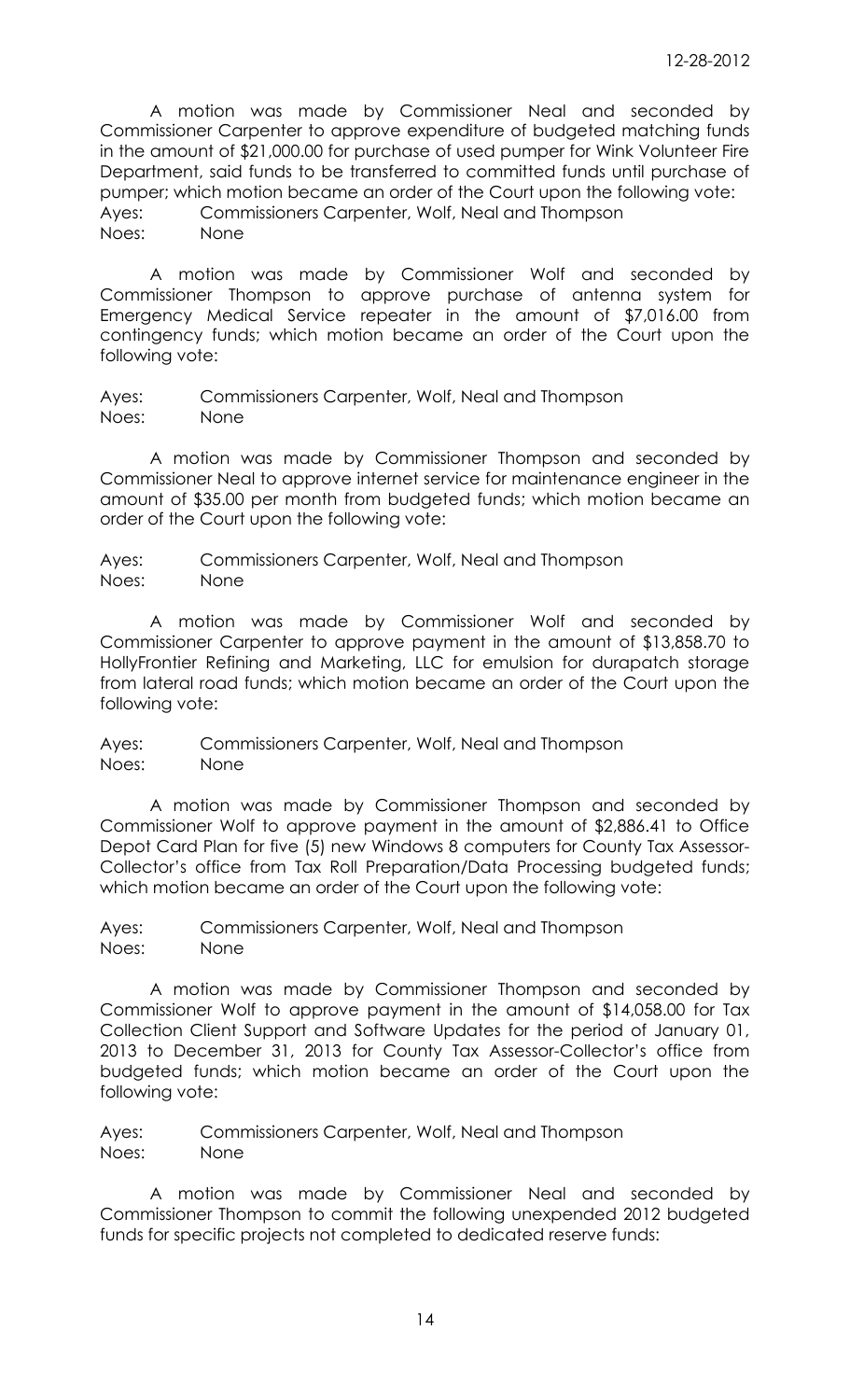#### 2012 COMMITTED FUNDS

|                                                       | <b>COMMITTED</b>                     |
|-------------------------------------------------------|--------------------------------------|
|                                                       | 12/28/2012                           |
|                                                       | <b>COURT</b>                         |
| <b>PARK IMPROVEMENTS</b>                              | \$<br>238,189.00                     |
| <b>COUNTY CLERK IMAGING</b>                           | \$<br>100,000.00                     |
| <b>RHC EXPANSION</b>                                  | Ś<br>500,000.00                      |
| <b>VOLUNTEER FIRE DEPARTMENTS</b>                     | Ś<br>33,000.00                       |
| <b>COURTHOUSE CAPITAL IMPROVEMENTS &amp; ELEVATOR</b> | Ś<br>150,000.00                      |
| LATERAL ROAD DEDICATED                                | \$<br>100,000.00                     |
| <b>MEDICAL &amp; EMERGENCY RESPONSE</b>               | \$<br>56,108.00                      |
| WINK VOLUNTEER FIRE DEPARTMENT                        | Ś<br>25,000.00                       |
| JAIL CAPITAL IMPROVEMENTS                             | $\overline{\mathsf{s}}$<br>50,000.00 |
| <b>ISELF FUNDED HEALTH PLAN</b>                       | \$<br>300,000.00                     |
| <b>COMMUNITY BLDGS</b>                                | Ś<br>300,000.00                      |
| <b>COUNTY WIDE EQUIPMENT</b>                          | Ś<br>100,000.00                      |
| DIGITAL RADIOS-LAW ENFORCEMENT & FIRE                 | \$<br>75,000.00                      |
| <b>HOSPITAL SOFTWARE</b>                              | Ś<br>100,000.00                      |
| <b>COMPUTERS &amp; PRINTER</b>                        | \$<br>15,000.00                      |
| <b>TIME CLOCK SOFTWARE</b>                            | ś<br>25,000.00                       |
|                                                       |                                      |
|                                                       |                                      |
|                                                       |                                      |
|                                                       | \$2,167,297.00                       |
|                                                       |                                      |
| TCDRS to be paid this year                            | 300,000.00<br>\$                     |
|                                                       |                                      |
|                                                       |                                      |
|                                                       |                                      |
|                                                       |                                      |
|                                                       |                                      |

which motion became an order of the Court upon the following vote:

Ayes: Commissioners Carpenter, Wolf, Neal and Thompson Noes: None

At this time, the Court discussed end-of-year business,

A motion was made by Commissioner Thompson and seconded by Commissioner Neal to receive Monthly Report of County Treasurer; which motion became an order of the Court upon the following vote:

Ayes: Commissioners Carpenter, Neal and Thompson Noes: None Absent: Commissioner Wolf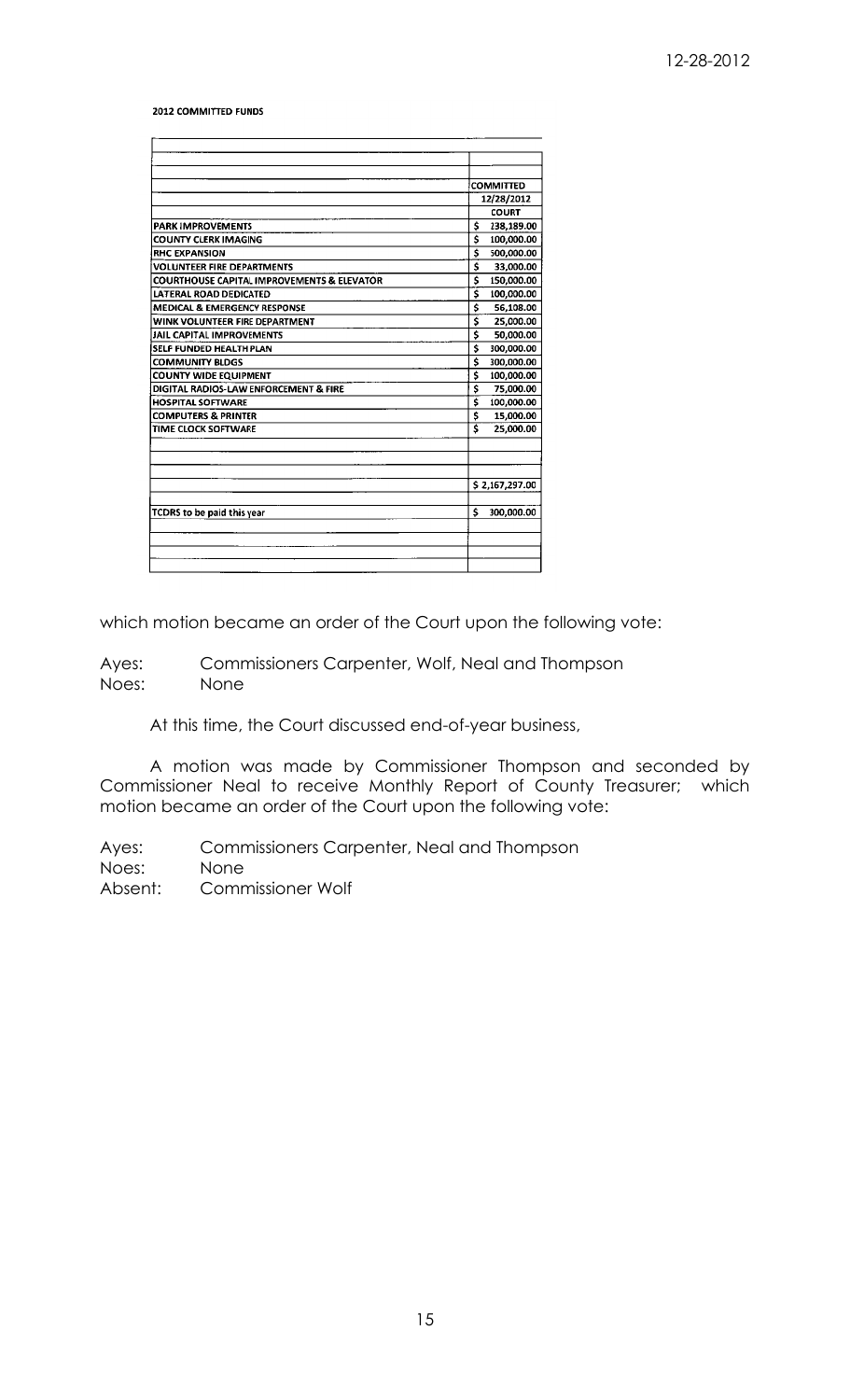# **WINKLER COUNTY TREASURER'S REPORT** EULONDA EVEREST

#### $30 - Nov - 12$

| <b>Balances</b>               | \$ | 726,470.58   |                    |
|-------------------------------|----|--------------|--------------------|
| <b>REVENUE DEPOSITS</b>       | \$ | 1,067,324.72 |                    |
| <b>LESS SERVICE CHARGE</b>    | \$ | (70.00)      |                    |
| <b>LESS BANK ERROR</b>        |    |              |                    |
| <b>LESS HOT CHECK</b>         | \$ | (250.00)     |                    |
| <b>Amount Paid</b>            |    |              |                    |
| <b>Accounts Payable</b>       |    |              | \$<br>853,276.42   |
| Payroll                       |    |              | \$<br>317,106.27   |
| Jury                          |    |              |                    |
| Fica                          |    |              | \$<br>189,586.33   |
| <b>Wire Transfers-CSCD</b>    |    |              | \$<br>36.46        |
| <b>Child Support</b>          |    |              | \$<br>639.69       |
| <b>Wire Transfers-Park</b>    |    |              |                    |
| <b>Wire Transfers-Tx Pool</b> |    |              |                    |
| <b>Wire Transfers-TCDRS</b>   |    |              |                    |
| <b>Tx Dept Crim Justice</b>   |    |              |                    |
| <b>Prognosis Info</b>         |    |              | \$<br>66,000.00    |
| <b>AMOUNT TO BALANCE</b>      |    |              | \$<br>366,830.13   |
|                               | S  | 1,793,475.30 | \$<br>1,793,475.30 |

londs orrest

Eulonda Everest, County Treasurer

**STATE OF TEXAS COUNTY OF WINKLER** 

> BRENDA L. BARRON<br>NOTARY PUBLIC<br>STATE OF TEXAS nicold Correct Communication

m

SUBSCRIBED AND SWORN to before me on the  $\frac{\gamma+\hbar}{\sqrt{\frac{2\hbar^2}{c^2}}}$  $\overline{\phantom{a}}$  day of December 2012

<u>Pollmola</u> & Barram

At 11:45 o'clock A.M., the Court entered into Executive Session in accordance with Section 551.071, Government Code, V.T.C.A., to consult with counsel concerning contemplated litigation regarding county equipment repair. The Court returned to open session with the following action being taken: No action taken at this time.

There were no hospital software project claims for the Court to consider at this time.

A motion was made by Commissioner Neal and seconded by Commissioner Thompson to approve payroll; which motion became an order of the Court upon the following vote:

Ayes: Commissioners Carpenter, Neal and Thompson Noes: None Absent: Commissioner Wolf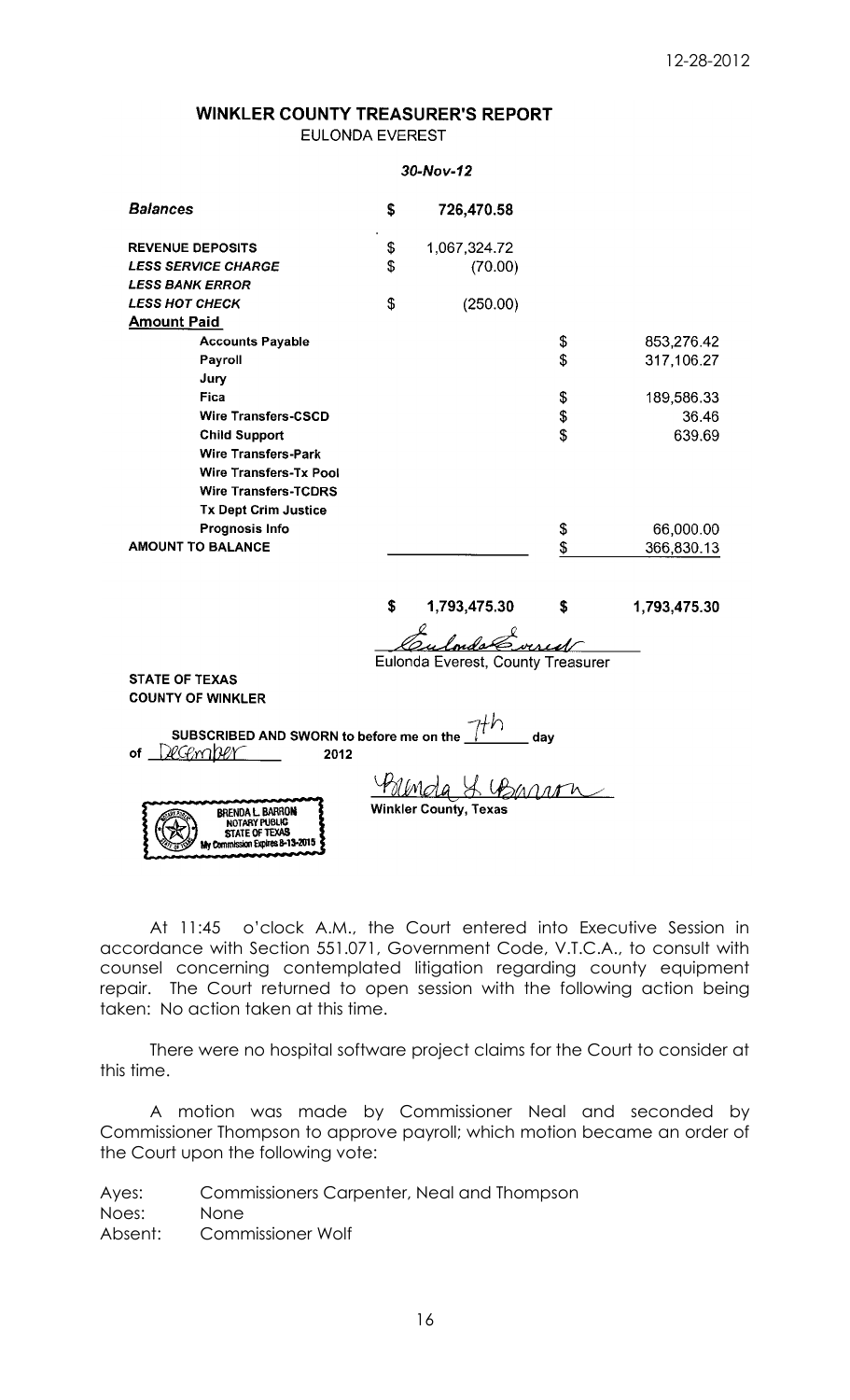A motion was made by Commissioner Neal and seconded by Commissioner Thompson to approve the following line item adjustment(s):

|                              |                                                      |     | <b>WINKLER COUNTY</b><br>LINE ITEM ADJUSTMENTS<br><b>DECEMBER 28, 2012</b> |     |           |
|------------------------------|------------------------------------------------------|-----|----------------------------------------------------------------------------|-----|-----------|
| <b>COUNTY AUDITOR</b>        |                                                      |     |                                                                            |     |           |
|                              | 10-202-010 SALARY AUDITOR                            | \$  | 1.00                                                                       |     |           |
|                              | 10-202-011 SALARY SUPPLEMENT AUDITOR                 | Ś   | 1.00                                                                       |     |           |
| 10-202-030 SUPPLIES          |                                                      |     |                                                                            | \$  | 2.00      |
|                              | AMD-SUPPLIES TO SALARY AUDITOR                       |     |                                                                            |     |           |
|                              | <b>COURTHOUSE &amp; SUBSTATION</b>                   |     |                                                                            |     |           |
|                              | 10-203-011 SALARY COURTHOUSE MAINT                   | \$  | 368.00                                                                     |     |           |
|                              | 10-203-010 SALARY SUMMER HELP                        |     |                                                                            | Ş   | 360.00    |
|                              | 10-203-020 SALARIES JANITORS                         |     |                                                                            | \$  | 8.00      |
| MAINTENANCE                  | AMD-SAL CH SUMMER HELP & JANITORS TO SALARY          |     |                                                                            |     |           |
|                              | WINK COMMUNITY CENTER                                |     |                                                                            |     |           |
|                              | 10-206-090 MAINTENANCE                               | \$  | 45.00                                                                      |     |           |
|                              | 10-206-080 EQUIPMENT                                 |     |                                                                            | \$  | 45.00     |
|                              | AMD-EQUIPMENT TO MAINTENANCE                         |     |                                                                            |     |           |
| <b>SWIMMING POOL WINK</b>    |                                                      |     |                                                                            |     |           |
|                              | 10-211-020 SALARIES LIFEGUARDS                       | \$  | 112.00                                                                     |     |           |
| 10-211-050 UTILITIES         |                                                      |     |                                                                            | \$  | 112.00    |
|                              | AMD-UTILITIES TO SALARIES LIFEGUARDS                 |     |                                                                            |     |           |
| <b>WINK LIBRARY</b>          |                                                      |     |                                                                            |     |           |
|                              | 10-215-011 SALARY VACATION CLERK                     | Ś   | 62.00                                                                      |     |           |
| 10-215-030 SUPPLIES          |                                                      |     |                                                                            | \$  | 62.00     |
|                              | AMD-SUPPLIES TO SALARY VACATION CLERK                |     |                                                                            |     |           |
| <b>PROBATION DEPT</b>        |                                                      |     |                                                                            |     |           |
| 10-223-013 LONG PAY          |                                                      | \$  | 1,060.00                                                                   |     |           |
|                              | 10-230-020 LONGEVITY                                 |     |                                                                            | \$  | 1,060.00  |
|                              | AMD-LONGEVITY TO PROBATION LONG PAY                  |     |                                                                            |     |           |
|                              | PROFESSIONAL PROSECUTOR                              |     |                                                                            |     |           |
|                              | 10-226-010 SALARY SUPPLEMENT DA                      | \$  | 1.00                                                                       |     |           |
|                              | 10-226-011 SALARY LEGAL                              | \$  | 291.00                                                                     |     |           |
|                              | 10-226-059 HEALTH INSURANCE                          | \$  | 1,636.00                                                                   |     |           |
|                              | 10-226-012 SALARY RECEPTIONIST                       |     |                                                                            | \$  | 1,928.00  |
|                              | AMD-SALARY RECEPTIONIST TO SALARY DA, SALARY LEGAL & |     |                                                                            |     |           |
| HEALTH INSURANCE             |                                                      |     |                                                                            |     |           |
| <b>TAXES &amp; INSURANCE</b> |                                                      |     |                                                                            |     |           |
|                              | 10-229-058 EMP HOSP INSURANCE                        | \$. | 64,583.00                                                                  |     |           |
|                              | 10-229-052 WORKERS COMP                              |     |                                                                            | \$. | 48,894.00 |
|                              | 10-229-055 FICA EXPENSE                              |     |                                                                            | \$  | 15,689.00 |
| INSURANCE                    | AMD-FICA EXPENSE AND WORKERS COMP TO EMP HOSP        |     |                                                                            |     |           |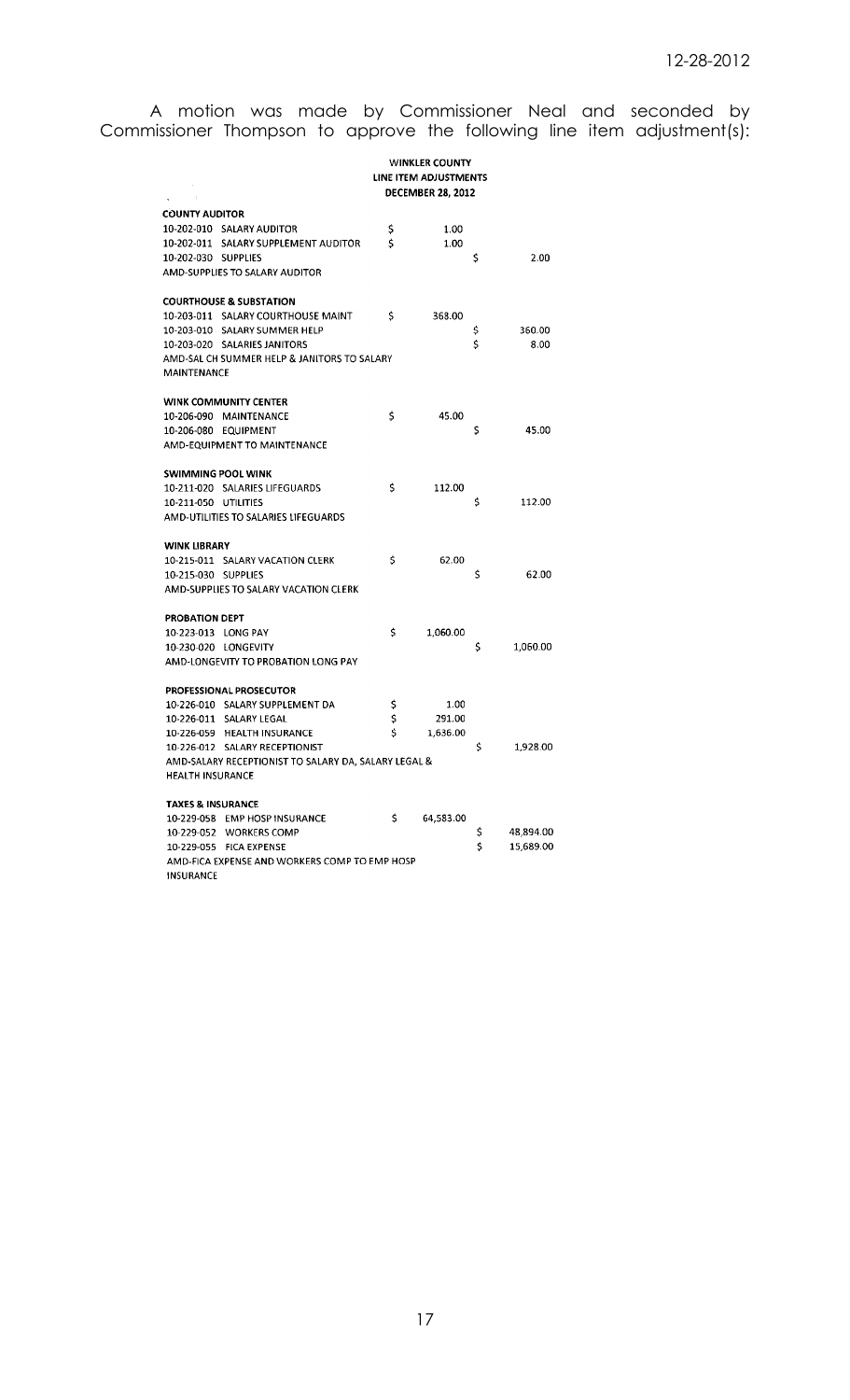|                           |                                                |    | WINKLER COUNTY                                    |    |          |
|---------------------------|------------------------------------------------|----|---------------------------------------------------|----|----------|
|                           |                                                |    | LINE ITEM ADJUSTMENTS<br><b>DECEMBER 28, 2012</b> |    |          |
|                           | <b>NONDESIGNATED EXPENSE</b>                   |    |                                                   |    |          |
|                           | 10-230-042 DPS SUPPLIES                        | \$ | 355.00                                            |    |          |
|                           | 10-230-040 TELEPHONE/INTERNET DPS              |    |                                                   | \$ | 355.00   |
|                           | AMD-TELEPHONE TO DPS SUPPLIES                  |    |                                                   |    |          |
|                           | NONDESIGNATED EXPENSE                          |    |                                                   |    |          |
|                           | 10-230-068 SECURITY OFFICER WINK               | \$ | 623.00                                            |    |          |
|                           | 10-230-045 LEGAL SERVICES                      |    |                                                   | \$ | 623.00   |
|                           | AMD-LEGAL SERVICES TO SECURITY OFFICER WINK    |    |                                                   |    |          |
| <b>VETERANS SERVICE</b>   |                                                |    |                                                   |    |          |
| 10-232-040 TELEPHONE      |                                                | \$ | 1.00                                              |    |          |
| 10-232-030 SUPPLIES       |                                                |    |                                                   | \$ | 1.00     |
|                           | AMD-SUPPLIES TO TELEPHONE                      |    |                                                   |    |          |
|                           | SENIOR CITIZENS CENTER                         |    |                                                   |    |          |
|                           | 10-233-030 OFFICE SUPPLIES                     | Ş  | 411.00                                            |    |          |
|                           | 10-233-040 TELEPHONE INTERNET                  | Ś  | 27.00                                             |    |          |
| 10-233-050 UTILITIES      |                                                |    |                                                   | \$ | 438.00   |
|                           | AMD-UTILITIES TO OFFICE SUPPLIES AND TELEPHONE |    |                                                   |    |          |
|                           | <b>MAINTENANCE ENGINEER</b>                    |    |                                                   |    |          |
|                           | 10-234-090 MAINTENANCE                         | S  | 80.00                                             |    |          |
|                           | 10-234-010 SALARY ENGINEER                     |    |                                                   | \$ | 80.00    |
|                           | AMD-SALARY ENGINEER TO MAINTENANCE             |    |                                                   |    |          |
| SAFETY/LOSS CONTROL       |                                                |    |                                                   |    |          |
|                           | 10-235-010 SALARY EMERG. COORDINATOR           | \$ | 19.00                                             |    |          |
|                           | 10-235-040 TELEPHONE                           |    |                                                   | \$ | 19.00    |
|                           | AMD-TELEPHONE TO SALARY EMERG COORDINATOR      |    |                                                   |    |          |
| <b>EMS</b>                |                                                |    |                                                   |    |          |
|                           | 10-236-057 TCDRS CONTRIBUTION                  | \$ | 450.00                                            |    |          |
| 10-236-010 SALARIES       |                                                |    |                                                   | \$ | 450.00   |
|                           | AMD-SALARIES TO TCDRS CONTRIBUTION             |    |                                                   |    |          |
| <b>HUMAN RESOURCE</b>     |                                                |    |                                                   |    |          |
|                           | 10-238-040 TELEPHONE                           | \$ | 9.00                                              |    |          |
|                           | 10-238-020 SALARY CLERK                        |    |                                                   | Ş  | 9.00     |
|                           | AMD-SALARY CLERK TO TELEPHONE                  |    |                                                   |    |          |
| <b>JUVENILE PROBATION</b> |                                                |    |                                                   |    |          |
|                           | 10-243-087 DETENTION SERVICES                  | \$ | 5.341.00                                          |    |          |
|                           | 10-243-059 HOSPITAL INSURANCE EXPENSE          |    |                                                   | \$ | 5,341.00 |
|                           | AMD-HOSP INS TO DETENTION SERVICES             |    |                                                   |    |          |
|                           | <b>AREA 1 ROAD MAINTENANCE</b>                 |    |                                                   |    |          |
|                           | 10-311-011 EQUIP OPERATOR/TRUCK DRIVER         | Ś. | 392.00                                            |    |          |
|                           | 10-311-020 GENERAL LABOR                       |    |                                                   | \$ | 392.00   |
|                           | AMD-GENERAL LABOR TO EQUIP OPERATOR            |    |                                                   |    |          |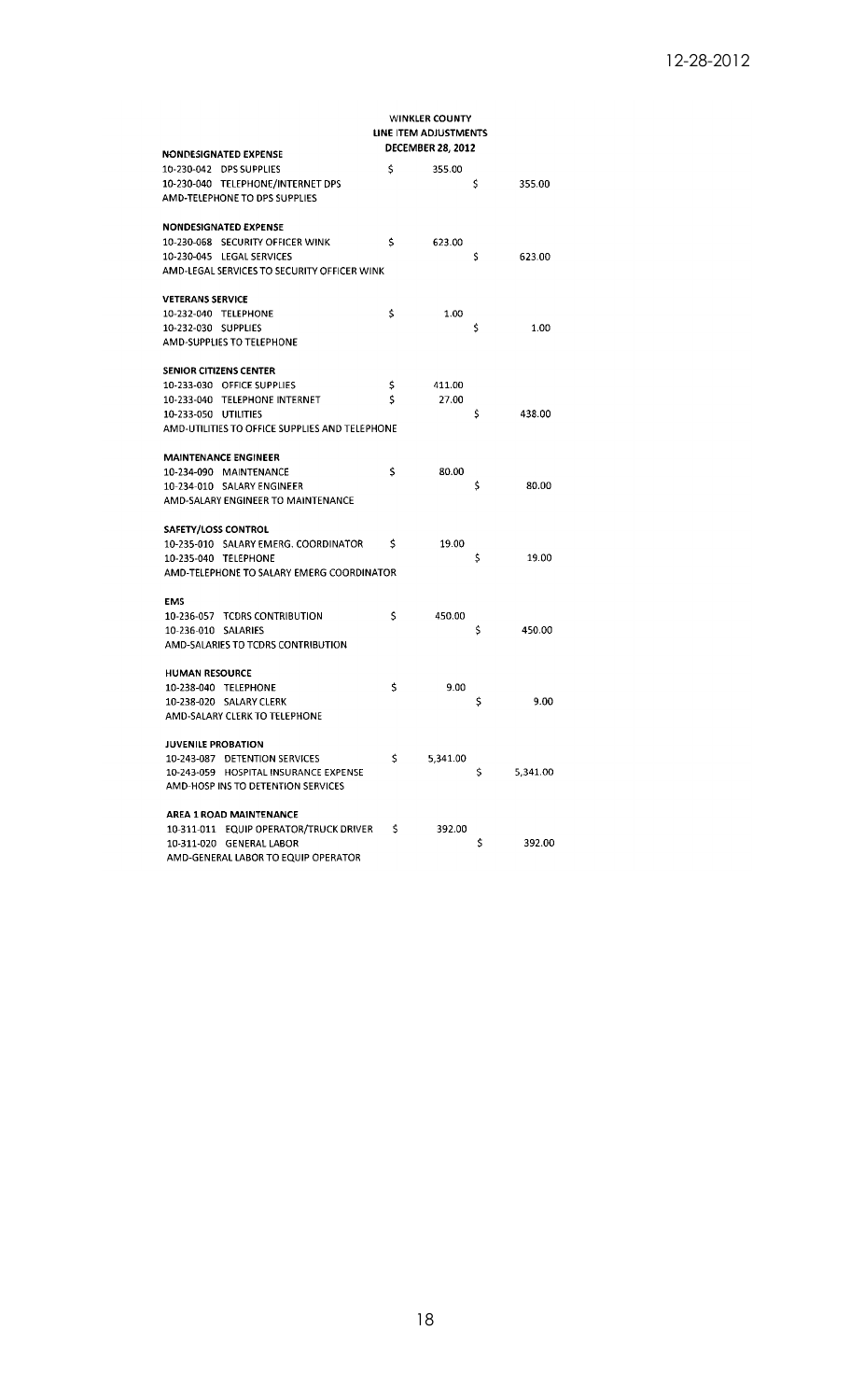#### **WINKLER COUNTY** LINE ITEM ADJUSTMENTS DECEMBER 28, 2012

|                                                         |    | <b>DECEMBER 28, 2012</b> |    |          |
|---------------------------------------------------------|----|--------------------------|----|----------|
| AREA 2 ROAD MAINTENANCE                                 |    |                          |    |          |
|                                                         |    |                          |    |          |
| 10-312-010 FOREMAN                                      | \$ | 569.00                   |    |          |
| 10-312-011 EQUIP OPERATOR                               | \$ | 373.00                   |    |          |
| 10-311-020 GENERAL LABOR                                |    |                          | \$ | 942.00   |
| AMD-GENERAL LABOR TO FOREMAN & EQUIP OPERATOR           |    |                          |    |          |
|                                                         |    |                          |    |          |
| <b>COUNTY ATTORNEY</b>                                  |    |                          |    |          |
| 10-401-020 SALARY SECRETARY                             | \$ | 31.00                    |    |          |
| 10-401-021 RECEPTIONIST/HOT CLK                         |    |                          | \$ | 31.00    |
| AMD-RECEPTIONIST TO SALARY SECRETARY                    |    |                          |    |          |
|                                                         |    |                          |    |          |
| <b>COUNRY ATTORNEY</b>                                  |    |                          |    |          |
| 10-401-040 TELEPHONE                                    |    | 56.00                    |    |          |
|                                                         | \$ |                          |    |          |
| 10-401-080 EQUIPMENT                                    |    |                          | \$ | 56.00    |
| AMD-EQUIPMENT TO TELEPHONE                              |    |                          |    |          |
|                                                         |    |                          |    |          |
| <b>COUNTY CLERK</b>                                     |    |                          |    |          |
| 10-402-040 TELEPHONE                                    | Ş  | 54.00                    |    |          |
| 10-402-070 CONT ED & TRAVEL                             | \$ | 197.00                   |    |          |
| 10-402-186 ELECTION EXPENSE                             |    |                          | \$ | 251.00   |
| AMD-ELECTION EXPENSE TO TELEPHONE AND CONT ED &         |    |                          |    |          |
| <b>TRAVEL</b>                                           |    |                          |    |          |
|                                                         |    |                          |    |          |
| <b>COUNTY JUDGE</b>                                     |    |                          |    |          |
| 10-403-021 SALARY VACATION CLERK                        | \$ | 183.00                   |    |          |
| 10-403-070 CONT ED & TRAVEL                             |    |                          | \$ | 183.00   |
| AMD-CONT ED & TRAVEL TO SALARY VACATION CLERK           |    |                          |    |          |
|                                                         |    |                          |    |          |
| <b>COUNTY SHERIFF</b>                                   |    |                          |    |          |
| 10-404-011 SALARIES FIELD DEPUTIES                      |    |                          |    |          |
|                                                         | Ş  | 2,608.00                 |    |          |
| 10-404-014 OVERTIME PAY                                 | \$ | 727.00                   |    |          |
| 10-404-015 SALARY JAIL NURSE                            | \$ | 335.00                   |    |          |
| 10-404-021 SALARY SUPP JAIL FOOD ADMIN                  | Ś  | 1.00                     |    |          |
| 10-404-023 SALARIES JAILERS                             |    |                          | \$ | 3,671.00 |
| AMD-SALJAILERS TO SAL DEPUTIES, OT , NURSE & FOOD ADMIN |    |                          |    |          |
|                                                         |    |                          |    |          |
| <b>COUNTY SHERIFF</b>                                   |    |                          |    |          |
| 10-404-080 EQUIPMENT                                    | \$ | 720.00                   |    |          |
| 10-404-192 VEHICLE MAINTENANCE                          | Ś  | 263.00                   |    |          |
| 10-404-090 JAIL MAINTENANCE                             |    |                          | \$ | 983.00   |
| AMD-JAIL MAINTENANCE TO EQUIPMENT & VEHICLE MAINT       |    |                          |    |          |
|                                                         |    |                          |    |          |
|                                                         |    |                          |    |          |
|                                                         |    |                          |    |          |
|                                                         |    | <b>WINKLER COUNTY</b>    |    |          |
|                                                         |    | LINE ITEM ADJUSTMENTS    |    |          |
| <b>TAX ASSESSOR</b>                                     |    | <b>DECEMBER 28, 2012</b> |    |          |
| 10-405-112 DELINQUENCY COLLECTOR                        | Ŝ  | 4,990.00                 |    |          |
| 10-405-030 SUPPLIES                                     |    |                          | Ş  | 1,775.00 |
| 10-405-070 TRAVEL                                       |    |                          |    |          |
|                                                         |    |                          | \$ | 1,392.00 |
| 10-405-071 CHAPTER 19 EXPENDITURES                      |    |                          | \$ | 1,400.00 |
| 10-405-100 POSTAGE                                      |    |                          | \$ | 423.00   |
| AMD-SUPPLIES, TRAVEL, CHAPTER 19, SUPPLIES TO           |    |                          |    |          |
| DELINQUENCY COLLECTOR                                   |    |                          |    |          |
|                                                         |    |                          |    |          |
| <b>COUNTY TREASURER</b>                                 |    |                          |    |          |
| 10-408-010 SALARY TREASURER                             | \$ | 1.00                     |    |          |
| 10-408-030 SUPPLIES                                     |    |                          | \$ | 1.00     |
| AMD-SUPPLIES TO SALARY TREASURER                        |    |                          |    |          |
|                                                         |    |                          |    |          |
| JUSTICE OF THE PEACE PCT 1                              |    |                          |    |          |
| 10-410-030 SUPPLIES                                     | \$ | 285.00                   |    |          |
|                                                         |    |                          |    |          |
| 10-410-060 MILEAGE EXPENSE                              |    |                          | \$ | 285.00   |

|                                           | AMD-MILEAGE EXPENSE TO SUPPLIES                                                              |    |           |        |
|-------------------------------------------|----------------------------------------------------------------------------------------------|----|-----------|--------|
| <b>TAXES AND INSURANCE</b>                | 10-229-058 EMP HOSP INS<br>10-229-055 FICA EXPENSE<br>AMD-FICA EXPENSE TO EMP HOSP INSURANCE | S  | 10,000.00 | \$     |
| 10-410-030 SUPPLIES<br>10-410-060 MILEAGE | JUSTICE OF THE PEACE PCT #1<br>10-410-040 TFLFPHONE                                          | \$ | 279.00    | Ś<br>S |
| 10-410-070 TRAVEL                         |                                                                                              |    |           | ς      |

AMD-JP #2 SUPPLIES, TRAVEL, MILEAGE TELEPHONE TO JP #1

10-411-030 SUPPLIES

 $\ddot{\hat{\mathbf{s}}}$ 

10,000.00

49.00

115.00

51.00

64.00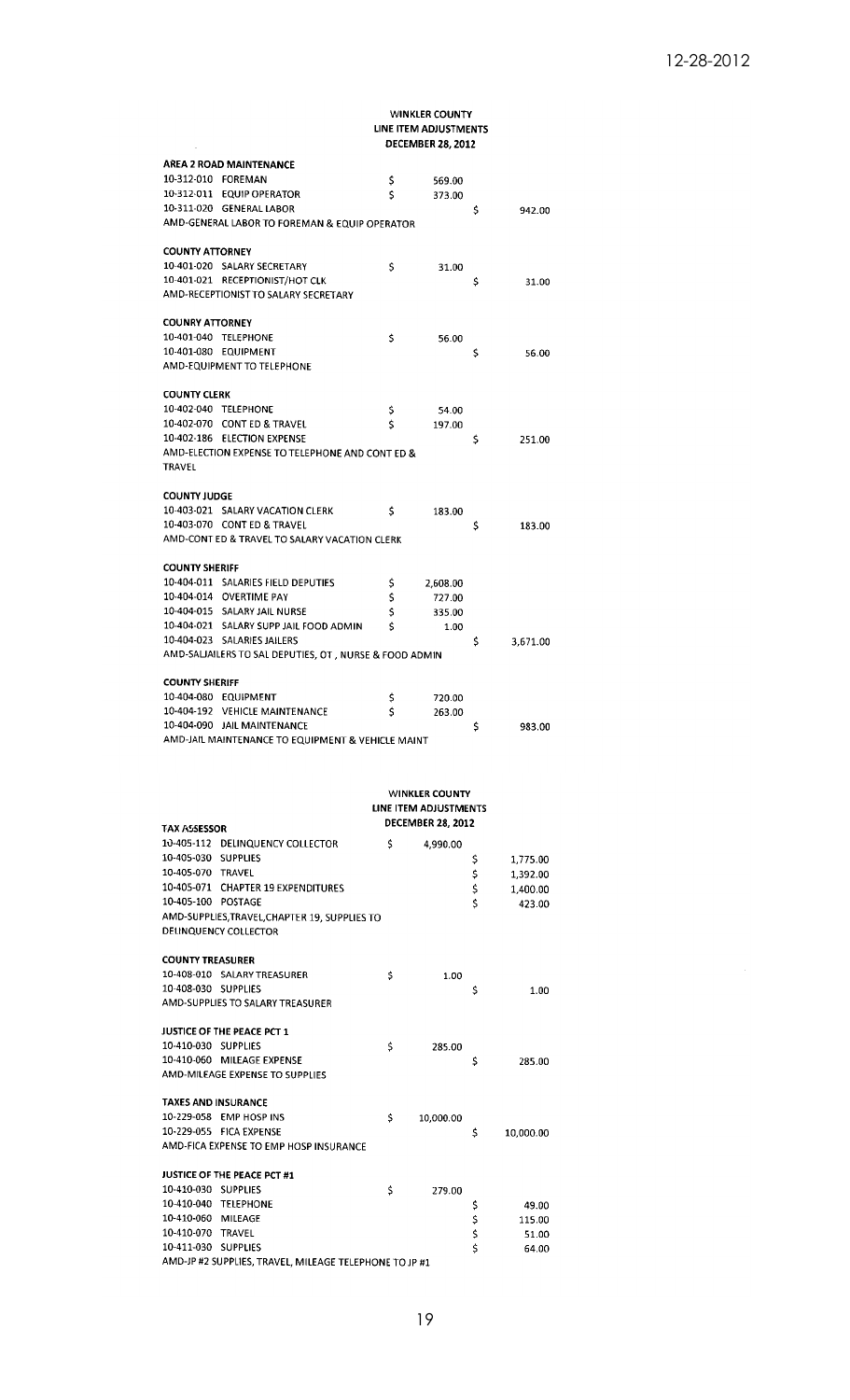which motion became an order of the Court upon the following vote:

Ayes: Commissioners Carpenter, Neal and Thompson Noes: None Absent: Commissioner Wolf

A motion was made by Commissioner Neal and seconded by Commissioner Thompson to approve the following budget amendment(s):

#### **WINKLER COUNTY BUDGET AMENDMENTS DECEMBER 28. 2012**

**CAPITAL EXPENDITURES** 10-230-080 CAPITAL EXPENDITURES \$20,000.00 10-104-226 TRANSFER FROM RESERVES \$ 20,000.00 TO RECORD REVENUE AND EXPENSE FOR JAIL LOCKS & CONTROL PANEL

**WCC** 10-204-080 EQUIPMENT  $$5,086.00$ 10-104-226 TRANSFER FROM RESERVES \$ 5,086.00 TO RECORD REVENUE AND EXPENSE FOR TABLES AND CHAIRS

which motion became an order of the Court upon the following vote:

Ayes: Commissioners Carpenter, Neal and Thompson Noes: None Absent: Commissioner Wolf

There were no Monthly Reports from County Officials for the Court to consider at this time.

A motion was made by Commissioner Neal and seconded by Commissioner Thompson to examine and approve bills over \$500.00 and place in line for payment; which motion became an order of the Court upon the following vote:

Ayes: Commissioners Carpenter, Neal and Thompson

Noes: None

Absent: Commissioner Wolf

A motion was made by Commissioner Neal and seconded by Commissioner Thompson to approve claims against the County and pay as per list of vouchers submitted; which motion became an order of the Court upon the following vote:

Ayes: Commissioners Carpenter, Neal and Thompson

Noes: None

Absent: Commissioner Wolf

A motion was made by Commissioner Neal and seconded by Commissioner Thompson to adjourn the meeting; which motion became an order of the Court upon the following vote:

Ayes: Commissioners Carpenter, Neal and Thompson

Noes: None

Absent: Commissioner Wolf